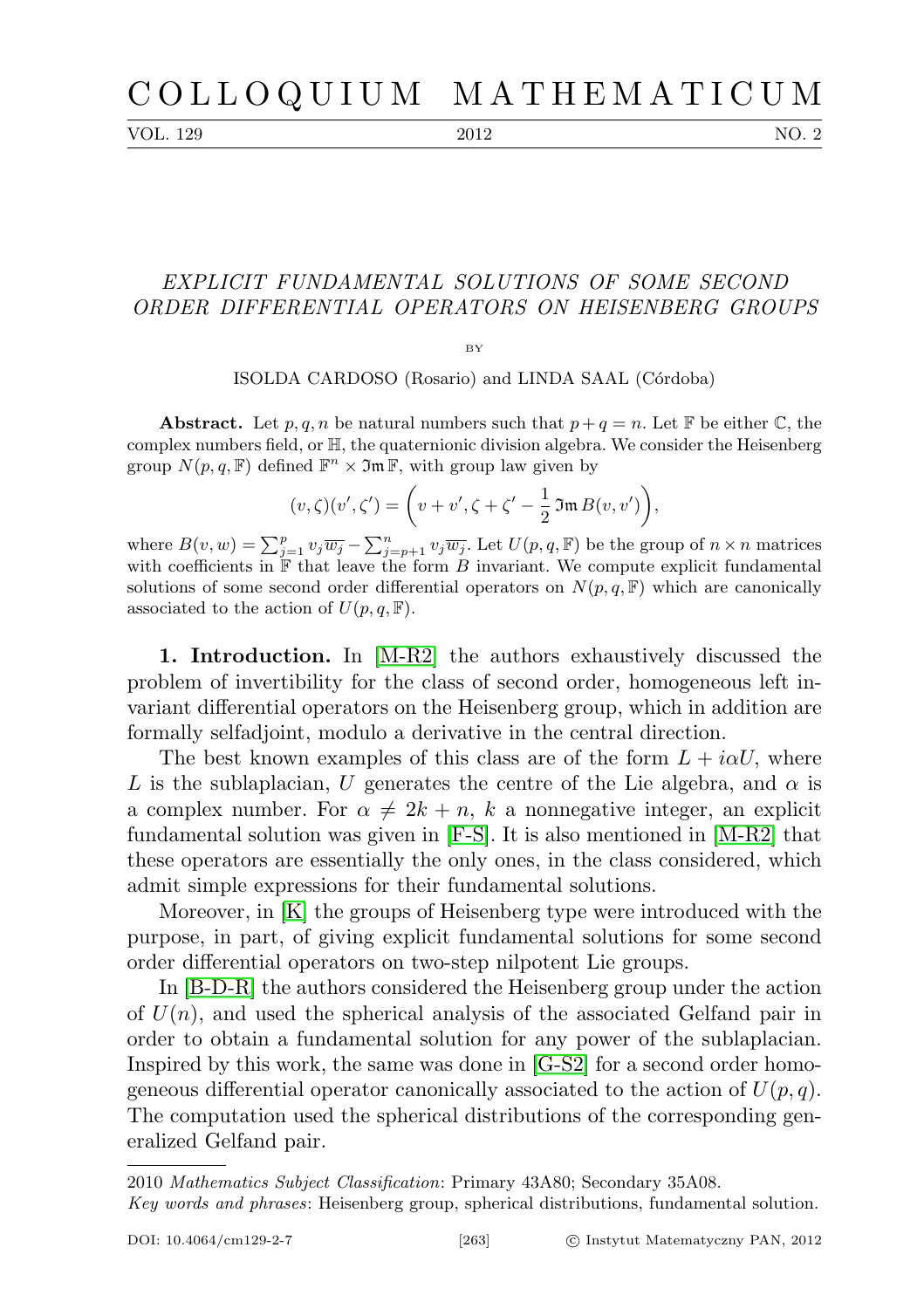The aim of this paper is to continue this research. More precisely, let  $p, q, n$  be natural numbers such that  $p+q = n$ . Let F be either C, the complex field, or H, the quaternionic division algebra. We consider the Heisenberg group  $N(p, q, \mathbb{F}) = \mathbb{F}^n \times \mathfrak{Im} \mathbb{F}$ , with group law given by

$$
(v,\zeta)(v',\zeta') = \left(v+v',\zeta+\zeta'-\frac{1}{2}\mathfrak{Im}\,B(v,v')\right),\,
$$

where  $B(v, w) = \sum_{j=1}^{p} v_j \overline{w_j} - \sum_{j=p+1}^{n} v_j \overline{w_j}$ . The associated Lie algebra is  $\eta(p,q,\mathbb{F}) = \mathbb{F}^n \oplus \mathfrak{Im}(\mathbb{F})$ , with Lie bracket given by

$$
[(v,\zeta),(v',\zeta')]=(0,-\mathfrak{Im}\,B(v,v')).
$$

Let  $U(p,q,\mathbb{H})$  be the group of  $n \times n$  matrices with coefficients in  $\mathbb{F}$  that leave the form B invariant. Then  $U(p,q,\mathbb{F})$  acts by automorphisms on  $N(p,q,\mathbb{F})$ by

$$
g \cdot (v, \zeta) = (gv, \zeta).
$$

In [\[D-M\]](#page-25-4) it is proved that  $(U(p,q,\mathbb{F}) \ltimes N(p,q,\mathbb{F}), N(p,q,\mathbb{F}))$ , where  $\ltimes$  denotes semidirect product, is a generalized Gelfand pair, and thus the algebra  $\mathcal{D}(N(p,q,\mathbb{F}))$  of left invariant and  $U(p,q,\mathbb{F})$ -invariant differential operators on  $N(p, q, \mathbb{F})$  is commutative (see  $|D|$ ).

In this paper we obtain explicit fundamental solutions for some generators of this algebra. Recall that a fundamental solution for a differential operator  $\mathcal L$  is a distribution  $\Phi$  such that for all test functions f, we have  $\mathcal{L}(f * \Phi) = (\mathcal{L}f) * \Phi = f * \mathcal{L}(\Phi) = f$ . So the operator K defined by  $Kf = f * \Phi$ satisfies  $K \circ \mathcal{L}f = \mathcal{L} \circ Kf = f$ .

If  $\mathbb{F} = \mathbb{C}$  and  $\{X_1, \ldots, X_n, Y_1, \ldots, Y_n, U\}$  denotes the standard basis of the Heisenberg Lie algebra with  $[X_i, Y_j] = \delta_{ij} U$  and all the other brackets zero, then  $\mathcal{D}(N(p,q,\mathbb{C}))$  is generated by U and

$$
L = \sum_{j=1}^{p} (X_j^2 + Y_j^2) - \sum_{j=p+1}^{n} (X_j^2 + Y_j^2).
$$

A complete description of the spherical distributions associated to this pair is given in [\[D-M\]](#page-25-4) and [\[G-S1\]](#page-25-5). Moreover, for  $\lambda \in \mathbb{R}, \lambda \neq 0$  and  $k \in \mathbb{Z}$ , there exists a  $U(p,q,\mathbb{C})$ -invariant tempered distribution  $S_{\lambda,k}$  on  $N(p,q,\mathbb{C})$ satisfying

<span id="page-1-0"></span>(1.1) 
$$
LS_{\lambda,k} = -|\lambda|(2k+p-q)S_{\lambda,k}, \quad iUS_{\lambda,k} = \lambda S_{\lambda,k}.
$$

Let us consider the operator  $\mathcal{L}_{\alpha} = L + i\alpha U$ , where  $\alpha$  is a noninteger complex number. To obtain a fundamental solution  $\Phi_{\alpha}$  for  $\mathcal{L}_{\alpha}$  we will strongly use the expression of the inversion formula for Schwartz functions f on the Heisenberg group, which is given by

<span id="page-1-1"></span>(1.2) 
$$
f(z,t) = \sum_{k \in \mathbb{Z}} \int_{-\infty}^{\infty} f * S_{\lambda,k} |\lambda|^n d\lambda, \quad (z,t) \in N(p,q,\mathbb{C}).
$$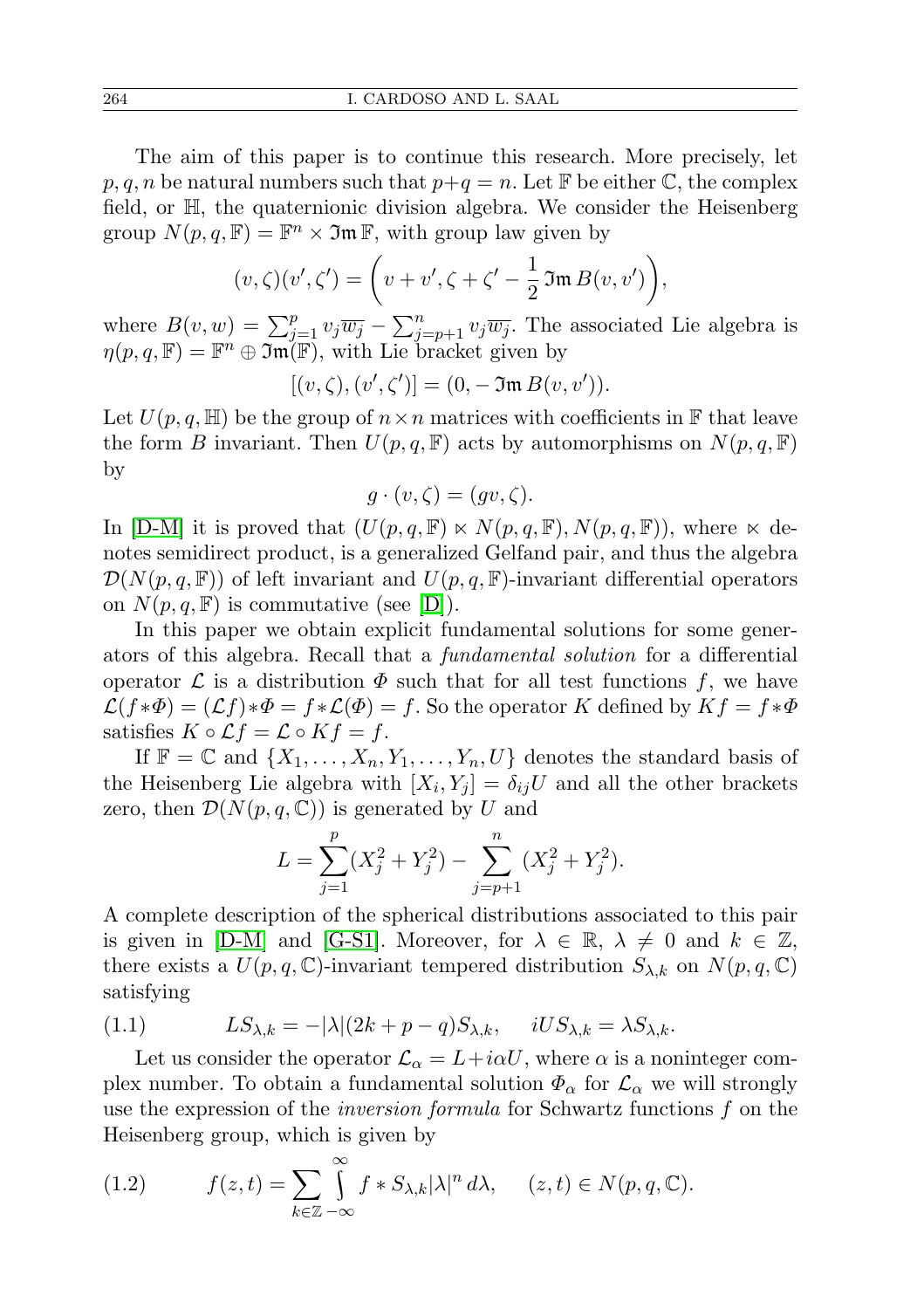Because of  $(1.1)$  and  $(1.2)$  it is natural to propose as a fundamental solution of  $\mathcal{L}_{\alpha}$ ,

<span id="page-2-2"></span>(1.3) 
$$
\langle \Phi_{\alpha}, f \rangle = \sum_{k \in \mathbb{Z}} \int_{-\infty}^{\infty} \frac{1}{-|\lambda|(2k+p-q-\alpha \operatorname{sgn} \lambda)} \langle S_{\lambda,k}, f \rangle |\lambda|^n d\lambda.
$$

We will see in Theorem [3.1](#page-4-0) that  $\Phi_{\alpha}$  is a tempered distribution and its expression is obtained in Theorem [3.9.](#page-19-0) The strategy for the computation is the use of explicit formulas for  $S_{\lambda,k}$ .

If  $\mathbb{F} = \mathbb{H}$  we take  $\{X_1^0, X_1^1, X_1^2, X_1^3, \dots, X_n^0, X_n^1, X_n^2, X_n^3, Z_1, Z_2, Z_3\}$  the canonical basis for the Lie algebra, where  $Z_1, Z_2, Z_3$  generate the center of  $\eta(p,q,\mathbb{H})$ . Here, the operators

$$
L = \sum_{r=1}^{p} \sum_{l=0}^{3} (X_r^l)^2 - \sum_{r=p+1}^{n} \sum_{l=0}^{3} (X_r^l)^2, \quad U = \sum_{l=1}^{3} Z_l^2,
$$

generate the algebra  $\mathcal{D}(N(p,q,\mathbb{H}))$ .

In this case, the spherical distributions  $\varphi_{w,k}, w \in \mathbb{R}^3, k \in \mathbb{Z}$ , were computed in [\[V\]](#page-25-6) and they satisfy

<span id="page-2-0"></span>(1.4) 
$$
L\varphi_{w,k} = -|w|(2k+2(p-q))\varphi_{w,k}, \quad U\varphi_{w,k} = -\lambda^2 \varphi_{w,k}.
$$

Since L has a nontrivial kernel, we can only hope to find a relative fundamental solution for L. We recall that if  $\pi$  denotes the orthogonal projection onto the kernel of a differential operator  $\mathcal{L}$ , a *relative fundamental solution* for  $\mathcal L$  is a distribution  $\Phi$  such that

$$
\mathcal{L}(f * \Phi) = (\mathcal{L}f) * \Phi = f * \mathcal{L}(\Phi) = f - \pi(f)
$$

for all test functions  $f$ .

In order to obtain a (relative) fundamental solution  $\Phi$  for the operator L we will use the fact that the family  $\{\varphi_{w,k}\}\$ also provides an inversion formula (see [\[R\]](#page-25-7)): for all  $f \in \mathcal{S}(N(p,q,\mathbb{H}))$  we have

<span id="page-2-1"></span>
$$
(1.5) \qquad f(\alpha, z) = \sum_{k \in \mathbb{Z}} \int_{\mathbb{R}^3} (f * \varphi_{w,k})(\alpha, z) |w|^{2n} dw, \quad (\alpha, z) \in N(p, q, \mathbb{H}).
$$

Because of [\(1.4\)](#page-2-0) and [\(1.5\)](#page-2-1) we propose as a relative fundamental solution of  $L$ ,

<span id="page-2-3"></span>(1.6) 
$$
\langle \Phi, f \rangle = \sum_{k \in \mathbb{Z}, k \neq (q-p)} \int_{\mathbb{R}^3} \frac{1}{-|w|(2k+2(p-q))} \langle \varphi_{w,k}, f \rangle |w|^{2n} dw.
$$

The explicit form of  $\Phi$  is given in Theorem [4.1,](#page-24-2) and for its computation we use the Radon transform in order to reduce this case to the classical one.

We remark that for  $q = 0$ ,  $\mathbb{F} = \mathbb{C}$  we recover the fundamental solution for the operator  $\mathcal{L}_{\alpha}$  given in [\[F-S\]](#page-25-1), and for  $q = 0$ ,  $\mathbb{F} = \mathbb{H}$  we recover Kaplan's fundamental solution for the operator L given in [\[K\]](#page-25-2). The case  $q \neq 0, \alpha = 0$ was obtained in [\[G-S2\]](#page-25-3).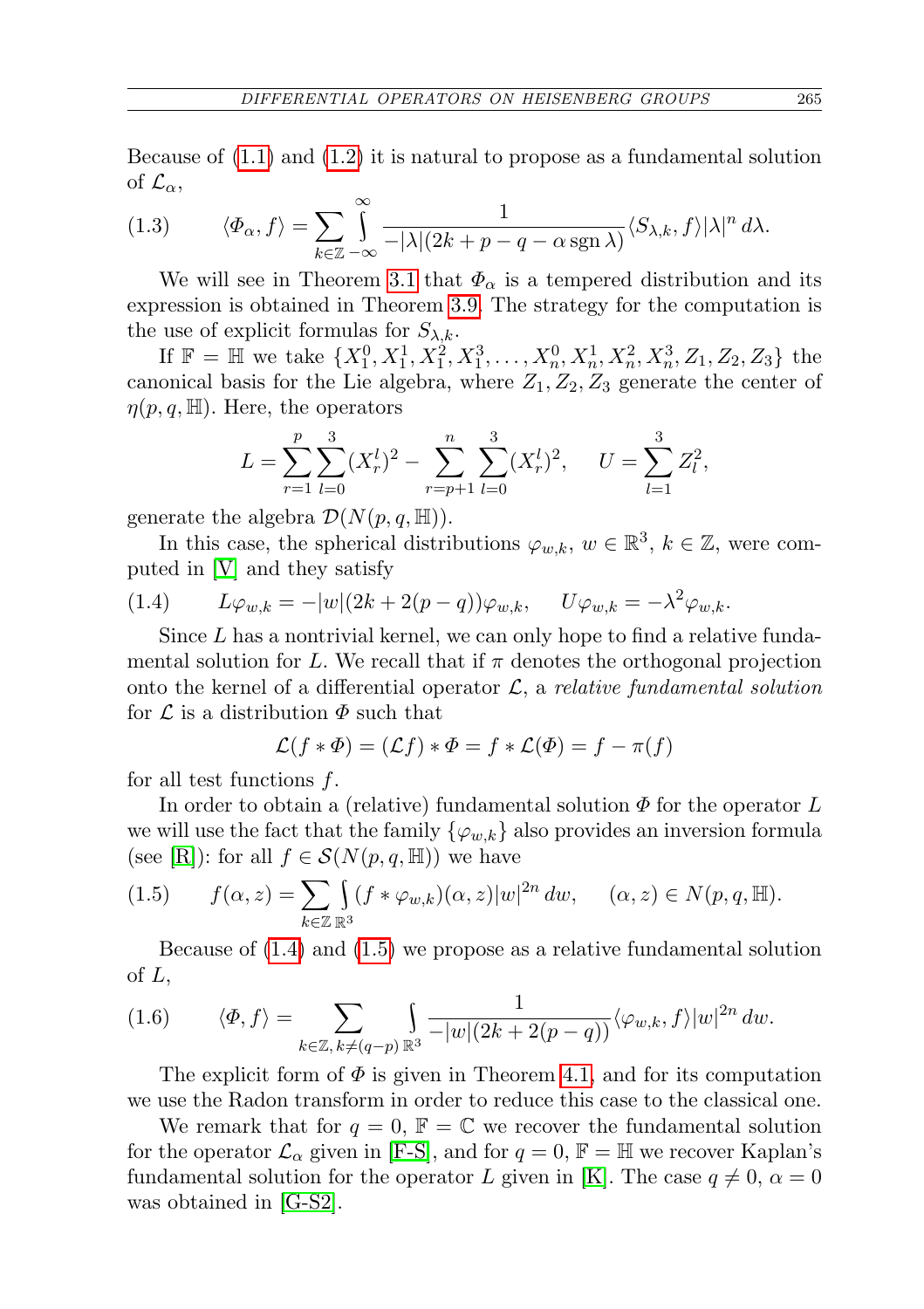2. Preliminaries. In order to describe both families of eigendistributions  $\{S_{\lambda,k}\}\$  and  $\{\varphi_{w,k}\}\$  we need to adapt a result by Tengstrand [\[T\]](#page-25-8). We describe the elements for  $\mathbb{F} = \mathbb{C}$ , the other case being similar. First of all we take bipolar coordinates on  $\mathbb{C}^n$ : for  $(x_1, y_1, \ldots, x_n, y_n)$  we set

$$
\tau = \sum_{j=1}^{p} (x_j^2 + y_j^2) - \sum_{j=p+1}^{n} (x_j^2 + y_j^2), \quad \rho = \sum_{j=1}^{n} (x_j^2 + y_j^2),
$$
  

$$
u = (x_1, y_1, \dots, x_p, y_p), \quad v = (x_{p+1}, y_{p+1}, \dots, x_n, y_n).
$$

Hence  $u = \left(\frac{\rho + \tau}{2}\right)$  $\left(\frac{2+\tau}{2}\right)^{1/2} \omega_u$  with  $\omega_u \in S^{2p-1}$ , and  $v = \left(\frac{p-\tau}{2}\right)^{1/2}$  $\left(\frac{-\tau}{2}\right)^{1/2} \omega_v$  with  $\omega_v \in$  $S^{2q-1}$ . It is easy to see by changing variables that

$$
\int_{\mathbb{C}^n} f(z) dz = \int_{-\infty}^{\infty} \int_{\rho > |\tau|} \int_{S^{2p-q} \times S^{2q-1}} f\left(\left(\frac{\rho+\tau}{2}\right)^{1/2} \omega_u, \left(\frac{\rho-\tau}{2}\right)^{1/2} \omega_v\right) d\omega_u d\omega_v
$$

$$
\times (\rho+\tau)^{p-1} (\rho-\tau)^{q-1} d\rho d\tau.
$$

Then for  $f \in \mathcal{S}(\mathbb{R}^{2n})$  we define

$$
Mf(\rho,\tau) = \int_{S^{2p-1}\times S^{2q-1}} f\left(\left(\frac{\rho+\tau}{2}\right)^{1/2} \omega_u, \left(\frac{\rho-\tau}{2}\right)^{1/2} \omega_v\right) d\omega_u d\omega_v,
$$

and also

$$
Nf(\tau) = \int_{|\tau|}^{\infty} Mf(\rho, \tau)(\rho + \tau)^{p-1} (\rho - \tau)^{q-1} d\rho.
$$

Let us now define  $\mathcal{H}_n$  to be the space of functions  $\varphi : \mathbb{R} \to \mathbb{C}$  such that  $\varphi(\tau) = \varphi_1(\tau) + \tau^{n-1} \varphi_2(\tau) H(\tau)$  for  $\varphi_1, \varphi_2 \in \mathcal{S}(\mathbb{R})$ , where H denotes the Heaviside function. In [\[T\]](#page-25-8) it is proved that  $\mathcal{H}_n$  with a suitable topology is a Fréchet space, and following the same lines we can see that the linear maps  $N: \mathcal{S}(\mathbb{R}^{2n} - \{0\}) \to \mathcal{S}(\mathbb{R})$  and  $N: \mathcal{S}(\mathbb{R}^{2n}) \to \mathcal{H}$  are continuous and surjective.

Let us now consider  $\mu \in \mathcal{S}'(\mathbb{R}^{2n})^{\mathrm{U}(p,q)}$ ; then it is easy to see that there exists a unique  $T \in \mathcal{S}'(\mathbb{R})$  such that  $\langle \mu, f \rangle = \langle T, Nf \rangle$  for all  $f \in \mathcal{S}(\mathbb{R}^{2n} - \{0\}).$ Moreover, if  $N': \mathcal{H}' \to \mathcal{S}'(\mathbb{R}^{2n})$  is the adjoint map, by following again the arguments of  $[T]$  we can see that  $N'$  is a homeomorphism. Finally, for a function  $f \in \mathcal{S}(N(p,q,\mathbb{C}))$ , we write  $Nf(\tau,t)$  for  $N(f(\cdot,t))(\tau)$ .

<span id="page-3-0"></span>The distributions  $S_{\lambda,k}$  are defined as follows:

(2.1) 
$$
S_{\lambda,k} = \sum_{m \in \mathbb{N}_0^n, B(m)=k} E_{\lambda}(h_m, h_m),
$$

where  $B(m) = \sum_{j=1}^{p} m_j - \sum_{j=p+1}^{n} m_j$ , the set of functions  $\{h_m\} \subset L^2(\mathbb{R}^n)$ is the normalized Hermite basis, and  $E_{\lambda}(h, h')(z, t) = \langle \pi_{\lambda}(z, t)h, h' \rangle$  are the matrix entries of the Schrödinger representation  $\pi_{\lambda}$ . Also,  $S_{\lambda,k} = e^{-i\lambda t} \otimes F_{\lambda,k}$ , where each  $F_{\lambda,k} \in \mathcal{S}'(\mathbb{C}^n)^{U(p,q)}$  is a tempered distribution defined in terms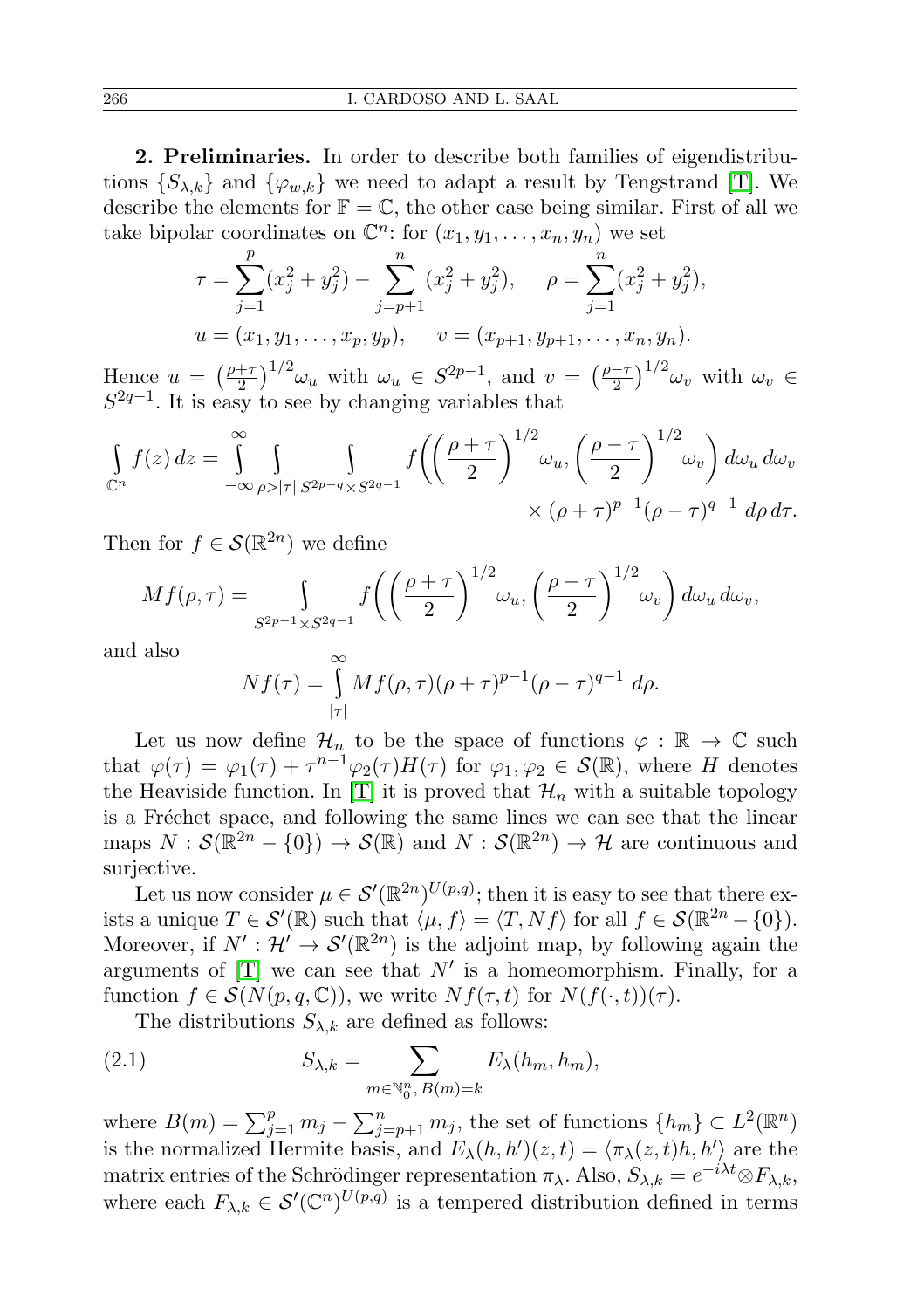of the Laguerre polynomials  $L_k^m$  and the map N as follows: for  $g \in \mathcal{S}(\mathbb{C}^n)$ ,  $\lambda \neq 0$ , and  $k \in \mathbb{Z}$ , if  $k \geq 0$  then

<span id="page-4-1"></span>(2.2) 
$$
\langle F_{\lambda,k}, g \rangle = \left\langle (L^0_{k-q+n-1} H)^{(n-1)}, \tau \mapsto \frac{2}{|\lambda|} e^{-\tau/2} N g\left(\frac{2}{|\lambda|}\tau\right) \right\rangle,
$$

and if  $k < 0$  then

<span id="page-4-2"></span>(2.3) 
$$
\langle F_{\lambda,k}, g \rangle = \left\langle (L^0_{-k-p+n-1} H)^{(n-1)}, \tau \mapsto \frac{2}{|\lambda|} e^{-\tau/2} N g \left( -\frac{2}{|\lambda|} \tau \right) \right\rangle.
$$

For the quaternionic case we consider the Schrödinger representation  $\pi_w$ as given in  $[R]$  (see also  $[K-R]$ ):

(2.4) 
$$
\pi_w(\alpha, z) = \pi_{|w|}(\alpha, \langle z, w/|w| \rangle),
$$

where  $\pi_{|w|}$  is the Schrödinger representation for the classical Heisenberg group  $N(2p, 2q, \mathbb{C})$ . Analogously, the distributions  $\varphi_{w,k}$  are defined by

(2.5) 
$$
\varphi_{w,k} = \sum_{m \in \mathbb{N}_0^{2n}, B(m)=k} E_w(h_m, h_m),
$$

where  $B(m) = \sum_{j=1}^{2p} m_j - \sum_{j=2p+1}^{2n} m_j$ , and  $E_w(h, h')(\alpha, z) = \langle \pi_w(\alpha, z)h, h' \rangle$ are the matrix entries of the Schrödinger representation  $\pi_w$ . Moreover, we have  $\varphi_{w,k} = e^{i\langle w,z\rangle} \otimes \theta_{w,k}$ , where  $\theta_{w,k}$  is a tempered distribution such that  $\theta_{w,k} = N'T_{|w|,k}$ , where if we set  $\lambda = |w|$ , we have  $T_{|w|,k} = F_{\lambda,k}$ , replacing  $n, p, q$  by  $2n, 2p, 2q$ , respectively, in  $(2.2)$  and  $(2.3)$ . Observe that if we define

(2.6) 
$$
\varphi_{\lambda,k}(\alpha,z) = \int_{S^2} e^{i\langle z,\lambda\xi\rangle} d\xi \,\theta_{\lambda,k}(\alpha),
$$

these distributions are  $Spin(3) \otimes U(p,q,\mathbb{H})$ -invariant.

<span id="page-4-3"></span>3. A fundamental solution for the operator  $\mathcal{L}_{\alpha}$ . We know that  $\Phi_{\alpha}$ defined as in [\(1.3\)](#page-2-2) is a well defined tempered distribution, and a fundamental solution for  $\mathcal{L}_{\alpha}$ . We include the proof since a misprint in Lemma 1 of [\[M-R1\]](#page-25-10) is used in the proof of Lemma 2.10 of [\[B-D-R\]](#page-24-0).

We will consider  $\alpha \in \mathbb{C}$  such that  $2k + p - q \pm \alpha \neq 0$  for all  $k \in \mathbb{Z}$ .

<span id="page-4-0"></span>THEOREM 3.1.  $\Phi_{\alpha}$  defined as in [\(1.3\)](#page-2-2) is a well defined tempered distribution and it is a fundamental solution for the operator  $\mathcal{L}_{\alpha}$ .

*Proof.* From  $(1.3)$  and  $(2.1)$  we can write

$$
|\langle \Phi_{\alpha}, f \rangle| \leq \sum_{k \in \mathbb{Z}} \int_{0}^{\infty} \left( \left| \frac{\langle S_{-\lambda,k}, f \rangle}{2k + p - q + \alpha} \right| + \left| \frac{\langle S_{\lambda,k}, f \rangle}{2k + p - q - \alpha} \right| \right) |\lambda|^{n-1} d\lambda
$$
  

$$
\leq \sum_{k \in \mathbb{Z}} \int_{0}^{\infty} \sum_{\substack{\beta \in \mathbb{N}_{0}^{n} \\ B(\beta) = k}} \left( \left| \frac{\langle E_{-\lambda}(h_{\beta}, h_{\beta}), f \rangle}{2k + p - q + \alpha} \right| + \left| \frac{\langle E_{\lambda}(h_{\beta}, h_{\beta}), f \rangle}{2k + p - q - \alpha} \right| \right) |\lambda|^{n-1} d\lambda.
$$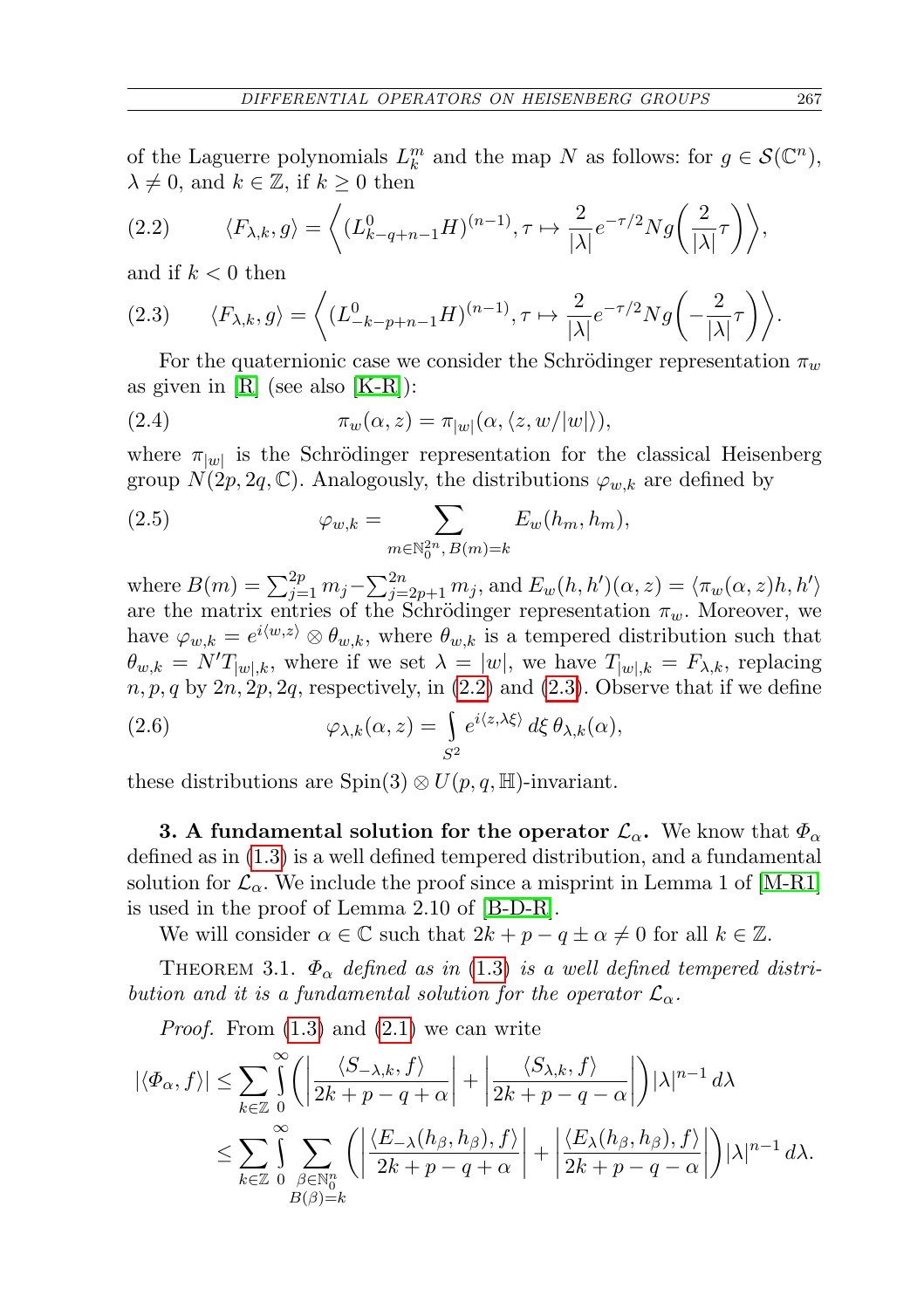From the known facts that

$$
\sum_{k \in \mathbb{Z}} \sum_{\substack{\beta \in \mathbb{N}_0^n \\ B(\beta) = k}} p(\beta) = \sum_{k \ge 0} {k+n-1 \choose n-1} p(k),
$$
  

$$
|\langle E_{\lambda}(h_{\beta}, h_{\beta}), f \rangle| = |\langle \pi_{\lambda}(f)h_{\beta}, h_{\beta} \rangle| \le ||f||_{L^1(N(p,q,\mathbb{C}))},
$$

and that for  $m \in \mathbb{N}$ ,

$$
\pi_{\lambda}(f)h_{\beta} = \frac{1}{(-1)^m |\lambda|^m (2B(\beta) + p - q + \alpha \operatorname{sgn}(\lambda))^{m}} \pi_{\lambda}(L^m f)h_{\beta},
$$

we get

$$
|\langle \Phi_{\alpha}, f \rangle| \leq ||L^m f||_{L^1(N(p,q,\mathbb{C}))}
$$
  
\$\times \sum\_{k \geq 0} \int\_{0}^{\infty} {k+n-1 \choose k} \left( \frac{|\lambda|^{n-1-m}}{|2k+p-q+\alpha|^{m+1}} + \frac{|\lambda|^{n-1-m}}{|2k+p-q-\alpha|^{m+1}} \right) d\lambda.\$

Let us consider the first term, the second one being analogous. We split the integral between  $|\lambda| |2k + p - q + \alpha| \geq 1$  and  $0 \leq |\lambda| |2k + p - q + \alpha| \leq 1$ . Now

$$
\sum_{k\geq 0} {k+n-1 \choose k} \int_{|\lambda| \, |2k+p-q+\alpha| \geq 1} \frac{1}{|2k+p-q+\alpha|^{m+1}} |\lambda|^{n-1-m} d\lambda
$$

is finite if we take  $m > n$ , and

$$
\sum_{k\geq 0} {k+n-1 \choose k} \int_{0 \leq |\lambda| \, |2k+p-q+\alpha| \leq 1} \frac{1}{|2k+p-q+\alpha|^{m+1}} |\lambda|^{n-1-m} d\lambda
$$

is finite for any natural number  $m$ . From the above computations it also follows that  $\Phi_{\alpha}$  is a tempered distribution. Next we see that it is a fundamental solution by writing  $L = L_0 + L_1$ , where in coordinates

$$
L_0 = \frac{1}{4} \left( \sum_{j=1}^p (x_j^2 + y_j^2) - \sum_{j=p+1}^n (x_j^2 + y_j^2) \right) \frac{\partial^2}{\partial t^2}
$$
  
+ 
$$
\sum_{j=1}^p \left( \frac{\partial^2}{\partial x_j^2} + \frac{\partial^2}{\partial y_j^2} \right) - \sum_{j=p+1}^n \left( \frac{\partial^2}{\partial x_j^2} + \frac{\partial^2}{\partial y_j^2} \right),
$$
  

$$
L_1 = \frac{\partial}{\partial t} \sum_{j=1}^n \left( x_j \frac{\partial}{\partial y_j} - y_j \frac{\partial}{\partial x_j} \right).
$$

Then, as  $L_0, L_1$  and T commute with left translations and also  $L_0(g^{\vee})$  =  $(L_0g)^\vee$ ,  $L_1(g^\vee) = -(L_1g)^\vee$  and  $T(g^\vee) = -(Tg)^\vee$ , we get

$$
(\mathcal{L}f * \Phi_{\alpha})(z,t) = \langle \Phi_{\alpha}, (L_{(z,t)^{-1}} \mathcal{L}f)^{\vee} \rangle = \langle \Phi_{\alpha}, (L_0 - i\alpha)(L_{(z,t)^{-1}}f)^{\vee} \rangle,
$$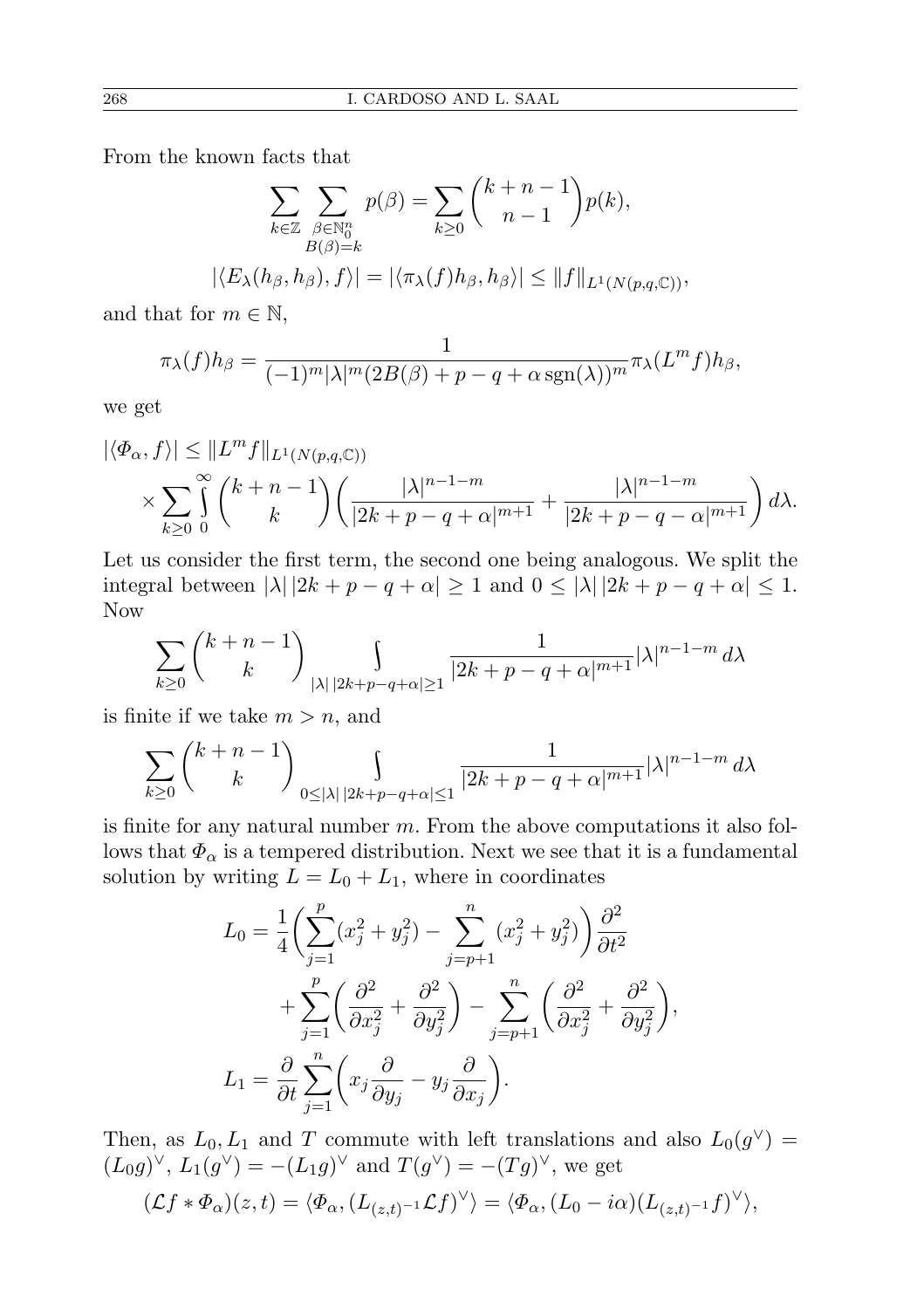because  $L_1\Phi_\alpha=0$ . Hence,

$$
(\mathcal{L}_{\alpha}f * \Phi)(z, t) = \sum_{k \in \mathbb{Z}} \int_{-\infty}^{\infty} \frac{\langle S_{\lambda,k}, (L_0 - i\alpha T)(L_{(z,t)^{-1}}f)^{\vee} \rangle}{-|\lambda|(2k + p - q - \alpha \operatorname{sgn} \lambda)} |\lambda|^{n-1} d\lambda
$$
  
= 
$$
\sum_{k \in \mathbb{Z}} \int_{-\infty}^{\infty} \frac{\langle (L_0 + i\alpha T)S_{\lambda,k}, (L_{(z,t)^{-1}}f)^{\vee} \rangle}{-|\lambda|(2k + p - q - \alpha \operatorname{sgn} \lambda)} |\lambda|^{n-1} d\lambda
$$
  
= 
$$
\sum_{k \in \mathbb{Z}} \int_{-\infty}^{\infty} \langle S_{\lambda,k}, (L_{(z,t)^{-1}}f)^{\vee} \rangle |\lambda|^{n-1} d\lambda = f(z, t),
$$

by the inversion formula. The other equality,  $f * \mathcal{L}_{\alpha}(f) = f$ , is immediate.

Now we proceed with the computation of  $\Phi_{\alpha}$ . Since the series [\(1.3\)](#page-2-2) defining  $\Phi_{\alpha}$  converges absolutely, we can split the sum over  $k \in \mathbb{Z}$  into the sums for  $k \ge q$ , for  $k \le -p$  and for  $-p < k < q$ . In the first case we change the summation index writing  $k = k' + q$ , and in the second we write  $k = k' - p$ . So we get

$$
\langle \Phi_{\alpha}, f \rangle = (-1) \sum_{k' \ge 0} \frac{1}{2k' + n - \alpha} \int_{0}^{\infty} [\langle S_{\lambda, k' + q}, f \rangle - \langle S_{\lambda, -k' - p}, f \rangle] |\lambda|^{n-1} d\lambda + (-1) \sum_{k' \ge 0} \frac{1}{2k' + n + \alpha} \int_{0}^{\infty} [\langle S_{-\lambda, k' + q}, f \rangle - \langle S_{-\lambda, -k' - p}, f \rangle] |\lambda|^{n-1} d\lambda + (-1) \sum_{-p < k < q} \int_{0}^{\infty} \left( \frac{\langle S_{-\lambda, k}, f \rangle}{2k + p - q + \alpha} + \frac{\langle S_{\lambda, k}, f \rangle}{2k + p - q - \alpha} \right) |\lambda|^{n-1} d\lambda.
$$

By Abel's Lemma and the Lebesgue Dominated Convergence Theorem we can write  $\Phi_{\alpha} = \Phi_1 + \Phi_2$  where

(3.1) 
$$
\langle \Phi_1, f \rangle = \lim_{r \to 1^-} \lim_{\epsilon \to 0^+} (-1) \sum_{k' \ge 0} \frac{r^{2k' + n - \alpha}}{2k' + n - \alpha} \int_0^{\infty} e^{-\epsilon |\lambda|} \times [\langle S_{\lambda, k' + q}, f \rangle - \langle S_{\lambda, -k' - p}, f \rangle] |\lambda|^{n-1} d\lambda
$$

$$
+ \lim_{r \to 1^-} \lim_{\epsilon \to 0^+} (-1) \sum_{k' \ge 0} \frac{r^{2k' + n + \alpha}}{2k' + n + \alpha} \int_0^{\infty} e^{-\epsilon |\lambda|} \times [\langle S_{-\lambda, k' + q}, f \rangle - \langle S_{-\lambda, -k' - p}, f \rangle] |\lambda|^{n-1} d\lambda,
$$

(3.2) 
$$
\langle \Phi_2, f \rangle = \lim_{\epsilon \to 0^+} (-1) \sum_{-p < k < q} \int_0^\infty e^{-\epsilon |\lambda|} \times \left( \frac{\langle S_{-\lambda,k}, f \rangle}{2k + p - q + \alpha} + \frac{\langle S_{\lambda,k}, f \rangle}{2k + p - q - \alpha} \right) |\lambda|^{n-1} d\lambda.
$$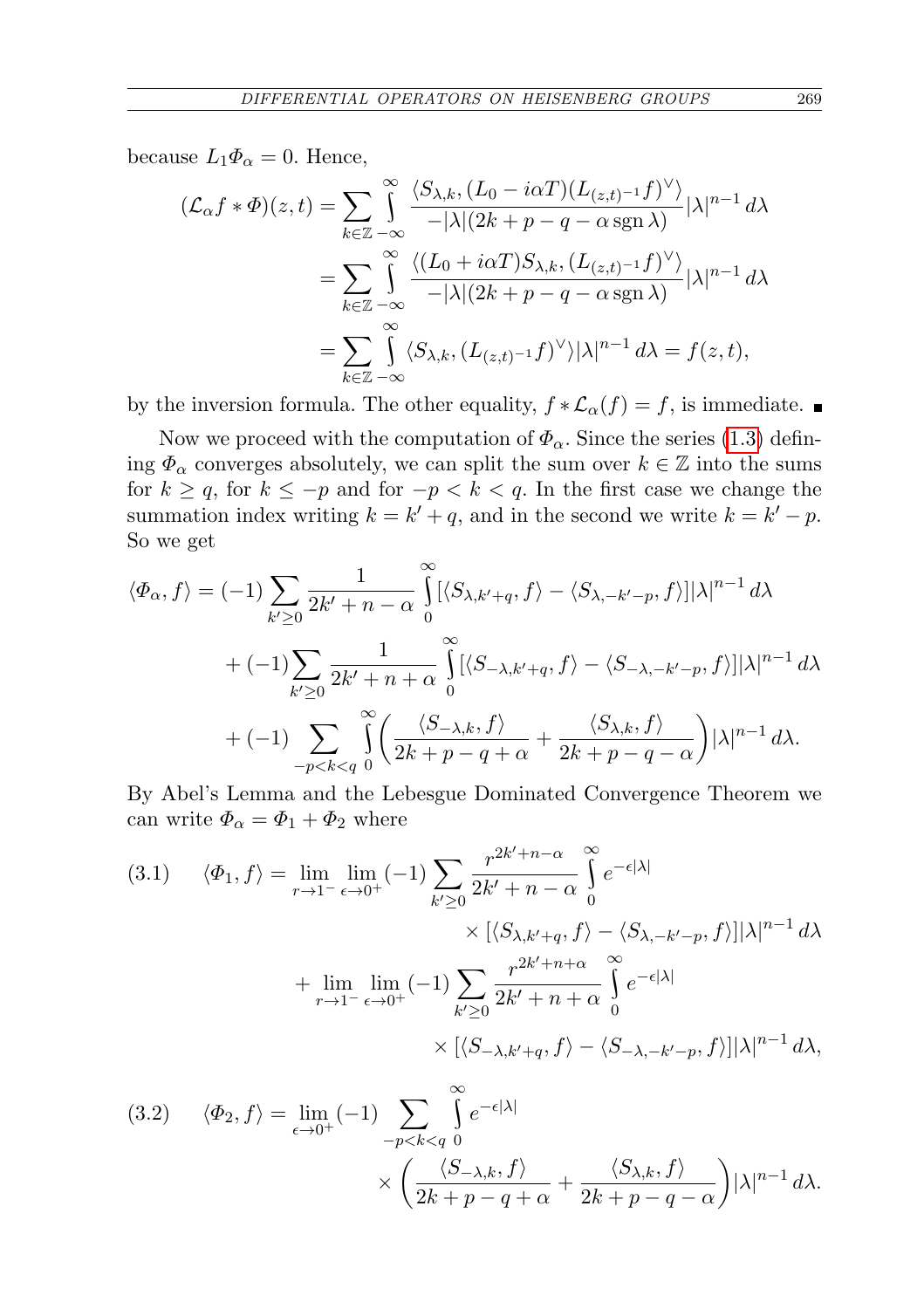Using that  $S_{\lambda,k} = e^{-i\lambda t} \otimes F_{\lambda,k}$  and the computations from [\[G-S2,](#page-25-3) (2.6) to  $(2.9)$ , we get

$$
\langle \Phi_1, f \rangle = \lim_{r \to 1^-} \lim_{\epsilon \to 0^+} (-1) \sum_{k \ge 0} \frac{r^{2k+n-\alpha}}{2k+n-\alpha} \int_0^{\infty} e^{-\epsilon |\lambda|} \int_{-\infty}^{\infty} e^{-i\lambda t}
$$
  
 
$$
\times \left\langle (L^0_{k+n-1} H)^{(n-1)}, \frac{2}{|\lambda|} e^{-\tau/2} \left[ Nf\left(\frac{2}{|\lambda|}\tau, t\right) - Nf\left(-\frac{2}{|\lambda|}\tau, t\right) \right] \right\rangle dt d\lambda
$$
  
+ 
$$
\lim_{r \to 1^-} \lim_{\epsilon \to 0^+} (-1) \sum_{k \ge 0} \frac{r^{2k+n+\alpha}}{2k+n+\alpha} \int_0^{\infty} e^{-\epsilon |\lambda|} \int_{-\infty}^{\infty} e^{i\lambda t}
$$
  

$$
\times \left\langle (L^0_{k+n-1} H)^{(n-1)}, \frac{2}{|\lambda|} e^{-\tau/2} \left[ Nf\left(\frac{2}{|\lambda|}\tau, t\right) - Nf\left(-\frac{2}{|\lambda|}\tau, t\right) \right] \right\rangle dt d\lambda.
$$

Thus setting

<span id="page-7-1"></span>(3.3) 
$$
b_{k,l} = \sum_{j=l}^{n-2} {j \choose l} \left(\frac{1}{2}\right)^{2-l} (-1)^{n-j} {k+n-1 \choose n-j-2},
$$

we have

$$
\langle \Phi_1, f \rangle = \lim_{r \to 1^{-}} \lim_{\epsilon \to 0^{+}} \sum_{k \geq 0} \frac{r^{2k+n-\alpha}}{2k+n-\alpha} \int_{0}^{\infty} e^{-\epsilon |\lambda|} \int_{-\infty}^{\infty} e^{-i\lambda t} \times \left[ (-1)^n \int_{-\infty}^{\infty} L_k^{n-1} \left( \frac{|\lambda|}{2} |s| \right) e^{-\frac{|\lambda|}{4} |s|} \text{sgn}(s) N f(s, t) ds \right. \\ \left. - 2 \sum_{l=0}^{n-2} \left( \frac{2}{|\lambda|} \right)^{l+1} b_{k,l} \frac{\partial^l N f}{\partial \tau^l}(0, t) \right] dt d\lambda
$$

$$
+ \lim_{r \to 1^{-}} \lim_{\epsilon \to 0^{+}} \sum_{k \geq 0} \frac{r^{2k+n+\alpha}}{2k+n+\alpha} \int_{0}^{\infty} e^{-\epsilon |\lambda|} \int_{-\infty}^{\infty} e^{i\lambda t} \times \left[ (-1)^n \int_{-\infty}^{\infty} L_k^{n-1} \left( \frac{|\lambda|}{2} |s| \right) e^{-\frac{|\lambda|}{4} |s|} \text{sgn}(s) N f(s, t) ds \right. \\ \left. - 2 \sum_{l=0}^{n-2} \left( \frac{2}{|\lambda|} \right)^{l+1} b_{k,l} \frac{\partial^l N f}{\partial \tau^l}(0, t) \right] dt d\lambda.
$$

Now we define

<span id="page-7-0"></span>(3.4) 
$$
G_f(\tau,t) = Nf(\tau,t) - \sum_{j=0}^{n-2} \frac{\partial^j Nf}{\partial \tau^j}(0,t) \frac{\tau^j}{j!},
$$

and we split  $\Phi_1 = \Phi_{11} + \Phi_{12}$ , where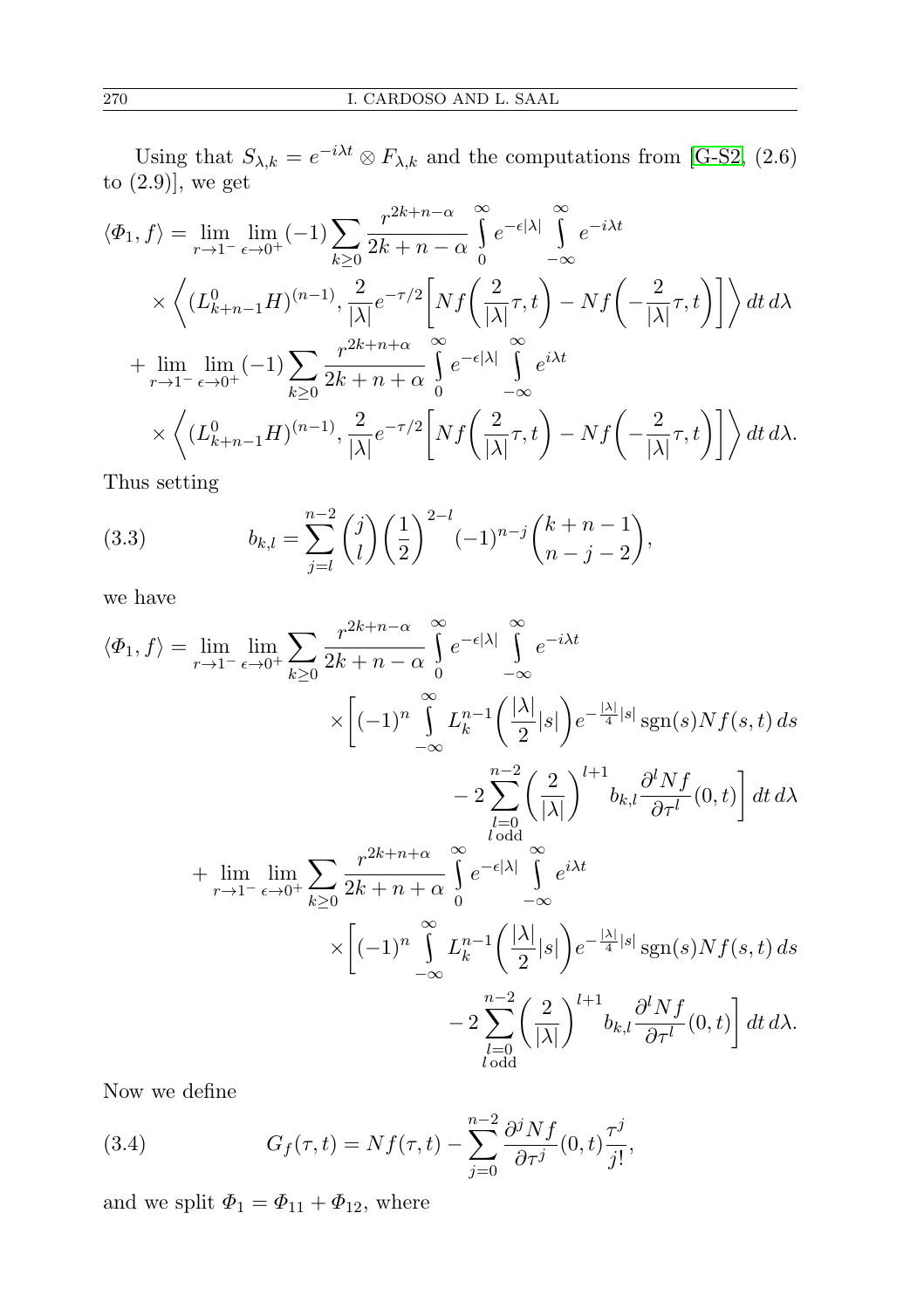$$
(3.5) \quad \langle \Phi_{11}, f \rangle = \lim_{r \to 1^{-}} \lim_{\epsilon \to 0^{+}} \sum_{k \ge 0} (-1)^{n} \frac{r^{2k+n-\alpha}}{2k+n-\alpha} \int_{0}^{\infty} \int_{-\infty}^{\infty} e^{-\epsilon |\lambda|} e^{-i\lambda t} |\lambda|^{n-1}
$$

$$
\times \int_{-\infty}^{\infty} L_{k}^{n-1} \left( \frac{|\lambda|}{2} |\tau| \right) e^{-\frac{|\lambda|}{4} |\tau|} \operatorname{sgn}(\tau) G_{f}(\tau, t) d\tau dt d\lambda
$$

$$
+ \lim_{r \to 1^{-}} \lim_{\epsilon \to 0^{+}} \sum_{k \ge 0} (-1)^{n} \frac{r^{2k+n+\alpha}}{2k+n+\alpha} \int_{0}^{\infty} \int_{-\infty}^{\infty} e^{-\epsilon |\lambda|} e^{i\lambda t} |\lambda|^{n-1}
$$

$$
\times \int_{-\infty}^{\infty} L_{k}^{n-1} \left( \frac{|\lambda|}{2} |\tau| \right) e^{-\frac{|\lambda|}{4} |\tau|} \operatorname{sgn}(\tau) G_{f}(\tau, t) d\tau dt d\lambda,
$$

and

<span id="page-8-1"></span>(3.6) 
$$
\langle \Phi_{12}, f \rangle = \lim_{r \to 1^{-}} \lim_{\epsilon \to 0^{+}} \sum_{k \ge 0} \frac{r^{2k+n-\alpha}}{2k+n-\alpha} \int_{0}^{\infty} \int_{-\infty}^{\infty} e^{-\epsilon |\lambda|} e^{-i\lambda t} |\lambda|^{n-1} \times 2 \sum_{\substack{l=0 \ l \text{ odd}}}^{n-2} \left(\frac{2}{|\lambda|}\right)^{l+1} (a_{k,l} + b_{k,l}) \frac{\partial^l Nf}{\partial \tau^l}(0, t) dt d\lambda + \lim_{r \to 1^{-}} \lim_{\epsilon \to 0^{+}} \sum_{k \ge 0} \frac{r^{2k+n+\alpha}}{2k+n+\alpha} \int_{0}^{\infty} \int_{-\infty}^{\infty} e^{-\epsilon |\lambda|} e^{i\lambda t} |\lambda|^{n-1} \times 2 \sum_{\substack{l=0 \ l \text{ odd}}}^{n-2} \left(\frac{2}{|\lambda|}\right)^{l+1} (a_{k,l} + b_{k,l}) \frac{\partial^l Nf}{\partial \tau^l}(0, t) dt d\lambda, with
$$

<span id="page-8-2"></span>with

(3.7) 
$$
a_{k,l} = (-1)^n \frac{1}{l!} \int_0^\infty L_k^{n-1}(s) e^{-s/2} s^l ds.
$$

We will show that  $\Phi_{11}$  is well defined. We have proved that the series [\(1.3\)](#page-2-2) defining  $\Phi_{\alpha}$  converges and, as  $\Phi_2$  is a finite sum, we will deduce that  $\Phi_{12}$  is also well defined.

<span id="page-8-0"></span>PROPOSITION 3.2. The following identities hold:

(i) 
$$
\int_{-\infty}^{\infty} e^{-\epsilon |\lambda|} e^{-i\lambda t} L_k^{n-1} \left( \frac{|\lambda|}{2} |\tau| \right) e^{-\frac{|\lambda|}{4} |\tau|} |\lambda|^{n-1} d\lambda
$$
  
\n
$$
= 4^n (n-1)! (-1)^n \binom{k+n-1}{k} \frac{(|\tau| - 4\epsilon - 4it)^k}{(|\tau| + 4\epsilon + 4it)^{k+n}};
$$
  
\n(ii) 
$$
\lim_{\epsilon \to 0^+} \int_{\mathbb{R}^2} \left( \frac{(|\tau| - 4it - 4\epsilon)^k}{(|\tau| + 4it + 4\epsilon)^{k+n}} \right) \operatorname{sgn}(\tau) G_f(\tau, t) d\tau dt
$$
  
\n
$$
= \int_{\mathbb{R}^2} \frac{1}{(|\tau| - 4it)^{n/2 - \alpha/2}} \frac{1}{(|\tau| + 4it)^{n/2 + \alpha/2}} \left( \frac{|\tau| - 4it}{\tau^2 + 16t^2} \right)^{2k+n-\alpha} \times \operatorname{sgn}(\tau) G_f(\tau, t) d\tau dt;
$$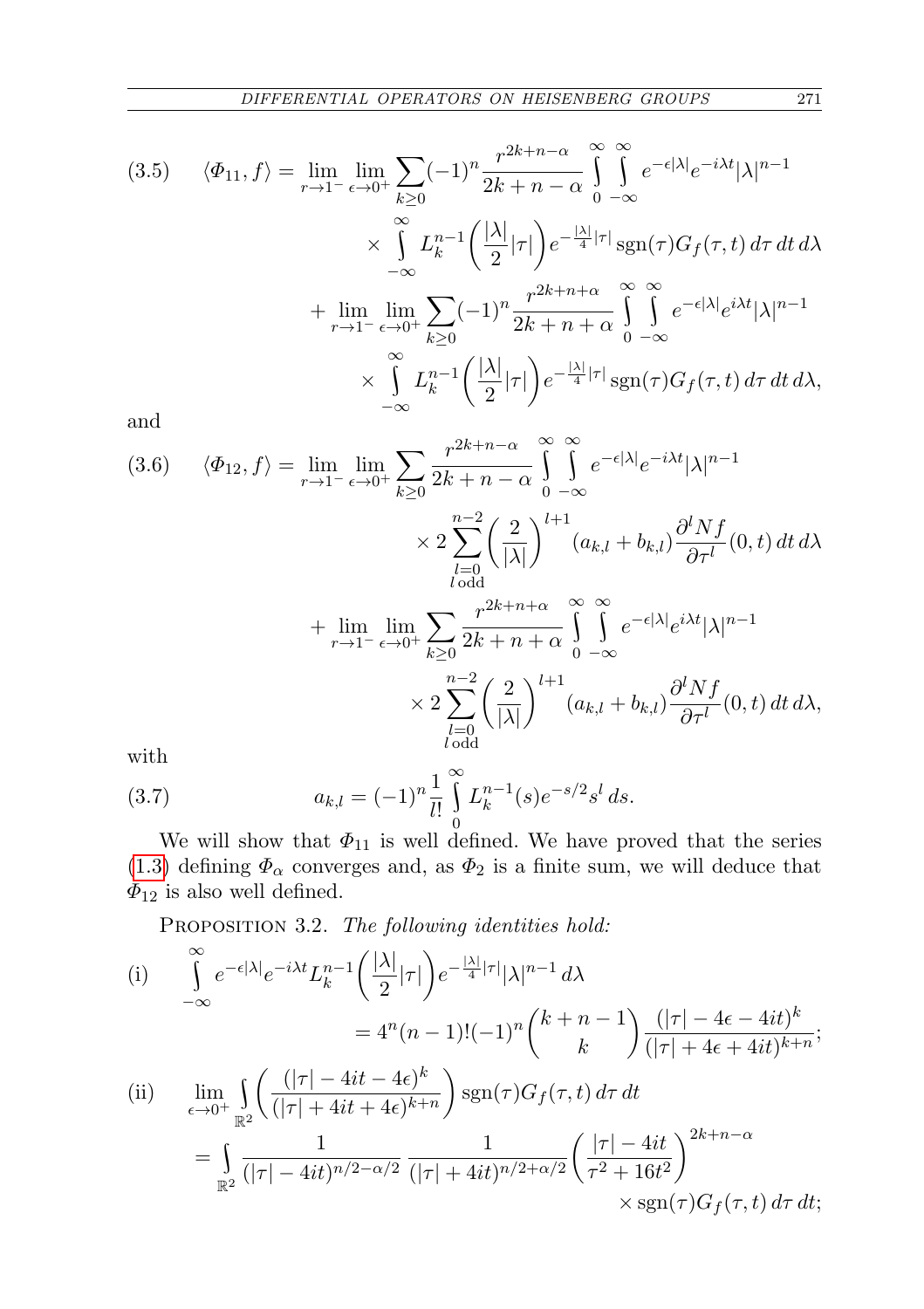(iii) 
$$
\lim_{\epsilon \to 0^+} \int_{\mathbb{R}^2} \left( \frac{(|\tau| + 4it - 4\epsilon)^k}{(|\tau| - 4it + 4\epsilon)^{k+n}} \right) \operatorname{sgn}(\tau) G_f(\tau, t) d\tau dt
$$

$$
= \int_{\mathbb{R}^2} \frac{1}{(|\tau| - 4it)^{n/2 - \alpha/2}} \frac{1}{(|\tau| + 4it)^{n/2 + \alpha/2}} \left( \frac{|\tau| - 4it}{\tau^2 + 16t^2} \right)^{2k + n + \alpha} \times \operatorname{sgn}(\tau) G_f(\tau, t) d\tau dt.
$$

*Proof.* From  $(4.9)$  of  $[G-S2]$  we deduce that  $(i)$  follows from the generating identity for the Laguerre polynomials,

(3.8) 
$$
\sum_{k\geq 0} L_k^{n-1}(t) z^k = \frac{1}{(1-z)^n} e^{-\frac{zt}{1-z}}.
$$

From Lemma 2.2 of [\[G-S2\]](#page-25-3), which states that the function  $\frac{G_f(\tau,t)}{(\tau^2+16t^2)^{n/2}}$  is integrable in  $\mathbb{R}^2$ , and from the fact that

<span id="page-9-0"></span>
$$
\left|\frac{1}{(|\tau| - 4it)^{-\alpha/2}}\right| \left|\frac{1}{(|\tau| + 4it)^{\alpha/2}}\right| = 1,
$$

it follows that the function

$$
\frac{1}{(|\tau| - 4it)^{n/2-\alpha/2}}\,\frac{1}{(|\tau| + 4it)^{n/2+\alpha/2}}G_f(\tau,t)
$$

is integrable in  $\mathbb{R}^2$ . So we get (ii). For (iii) we just change  $e^{-i\lambda t}$  to  $e^{i\lambda t}$  and argue as for (ii).  $\blacksquare$ 

Then, by Proposition [3.2,](#page-8-0) we obtain

$$
\langle \Phi_{11}, f \rangle = \beta_n \lim_{r \to 1^-} \sum_{k \ge 0} \frac{r^{2k+n-\alpha}}{2k+n-\alpha} \alpha_k
$$
  
 
$$
\times \int_{\mathbb{R}^2} \left( \frac{|\tau| - 4it}{\tau^2 + 16t^2} \right)^{2k+n-\alpha} \frac{\text{sgn}(\tau) G_f(\tau, t)}{(|\tau| - 4it)^{n/2 - \alpha/2} (|\tau| + 4it)^{n/2 + \alpha/2}} d\tau dt
$$
  
 
$$
+ \beta_n \lim_{r \to 1^-} \sum_{k \ge 0} \frac{r^{2k+n+\alpha}}{2k+n+\alpha} \alpha_k
$$
  
 
$$
\times \int_{\mathbb{R}^2} \left( \frac{|\tau| + 4it}{\tau^2 + 16t^2} \right)^{2k+n+\alpha} \frac{\text{sgn}(\tau) G_f(\tau, t)}{(|\tau| + 4it)^{n/2 + \alpha/2} (|\tau| - 4it)^{n/2 - \alpha/2}} d\tau dt,
$$

where  $\beta_n = 4^n(n-1)!(-1)^n$  and  $\alpha_k = \binom{k+n-1}{k}$  $\binom{n-1}{k}(-1)^k$ .

To study  $\langle \Phi_{11}, f \rangle$  we split each integral into integrals over the left and right halfplanes and take polar coordinates  $\tau - 4it = \rho e^{i\theta}$  to obtain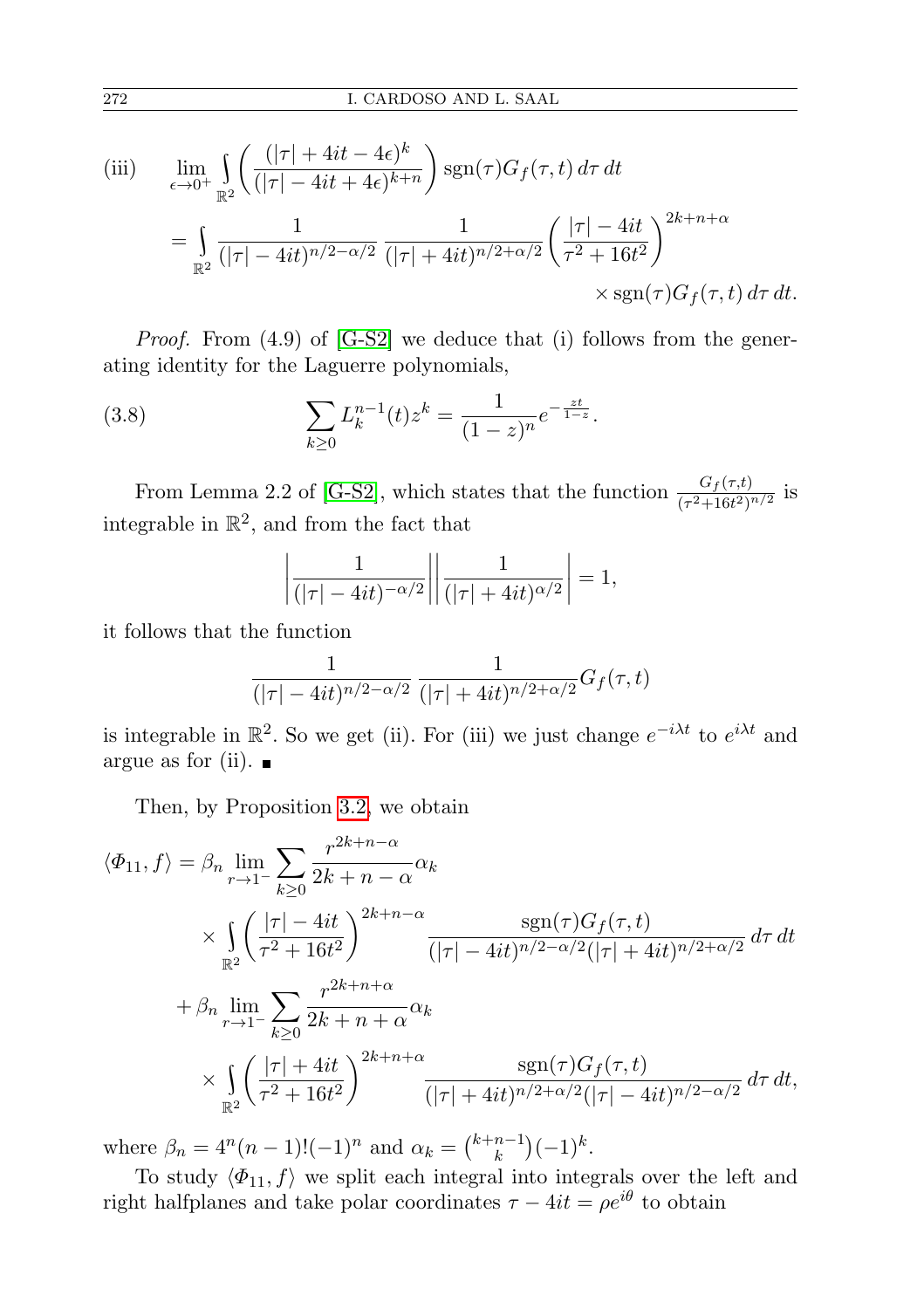$$
\langle \Phi_{11}, f \rangle = \beta_n \lim_{r \to 1^{-}} \sum_{k \ge 0} \alpha_k \frac{r^{2k+n-\alpha}}{2k+n-\alpha}
$$
  
\n
$$
\times \int_{0}^{\infty} \left[ \int_{-\pi/2}^{\pi/2} e^{i(2k+n-\alpha)\theta} \frac{1}{4\rho^{n-1}} e^{i\alpha\theta} \operatorname{sgn}(\cos\theta) G_f \left( \rho \cos\theta, -\frac{\rho}{4} \sin\theta \right) d\theta \right. \n+ \int_{\pi/2}^{3\pi/2} \frac{e^{-i(2k+n-\alpha)\theta} e^{-i\alpha\theta}}{(-1)^n 4\rho^{n-1}} \operatorname{sgn}(\cos\theta) G_f \left( \rho \cos\theta, -\frac{\rho}{4} \sin\theta \right) d\theta \right] d\rho \n+ \beta_n \lim_{r \to 1^{-}} \sum_{k \ge 0} \alpha_k \frac{r^{2k+n+\alpha}}{2k+n+\alpha} \n\times \int_{0}^{\infty} \left[ \int_{-\pi/2}^{\pi/2} e^{-i(2k+n+\alpha)\theta} \frac{1}{4\rho^{n-1}} e^{i\alpha\theta} \operatorname{sgn}(\cos\theta) G_f \left( \rho \cos\theta, -\frac{\rho}{4} \sin\theta \right) d\theta \right. \n+ \int_{\pi/2}^{3\pi/2} \frac{e^{i(2k+n+\alpha)\theta} e^{-i\alpha\theta}}{(-1)^n 4\rho^{n-1}} \operatorname{sgn}(\cos\theta) G_f \left( \rho \cos\theta, -\frac{\rho}{4} \sin\theta \right) d\theta \right] d\rho.
$$

Now we change variables in the second and fourth terms via  $\theta \leftrightarrow -\theta$ . Then, in the fourth term we change variables again according to  $\theta \leftrightarrow \theta + 2\pi$ . By Proposition [3.2](#page-8-0) we can change the integration order, so we can write

$$
\langle \Phi_{11}, f \rangle = \beta_n \lim_{r \to 1^{-}} \int_{0}^{\infty} \int_{-\pi/2}^{\pi/2} e^{i\alpha \theta} \times \left[ \sum_{k \ge 0} \alpha_k \left( \frac{r^{2k+n-\alpha}}{2k+n-\alpha} e^{i(2k+n-\alpha)\theta} + \frac{r^{2k+n+\alpha}}{2k+n+\alpha} e^{-i(2k+n+\alpha)\theta} \right) \right] \times \frac{1}{\rho^{n-1}} \operatorname{sgn}(\cos \theta) G_f \left( \rho \cos \theta, -\frac{\rho}{4} \sin \theta \right) d\theta d\rho
$$

$$
+ \frac{(-1)^n}{4} \beta_n \lim_{r \to 1^{-}} \int_{0}^{\infty} \int_{\pi/2}^{\alpha \alpha \theta} e^{i\alpha \theta} \times \left[ \sum_{k \ge 0} \alpha_k \left( \frac{r^{2k+n-\alpha}}{2k+n-\alpha} e^{i(2k+n-\alpha)\theta} + \frac{r^{2k+n+\alpha}}{2k+n+\alpha} e^{-i(2k+n+\alpha)\theta} \right) \right] \times \frac{1}{\rho^{n-1}} \operatorname{sgn}(\cos \theta) G_f \left( \rho \cos \theta, \frac{\rho}{4} \sin \theta \right) d\theta d\rho.
$$

Let I denote the real interval  $[-\pi/2, \pi/2]$ . Consider the vector space  $\mathcal{X} = \{g \in C^{n-2}(I) : g^{(j)}(\pm \pi/2) = 0, 0 \le j \le n-2, g^{(n-1)} \in L^{\infty}(I)\}.$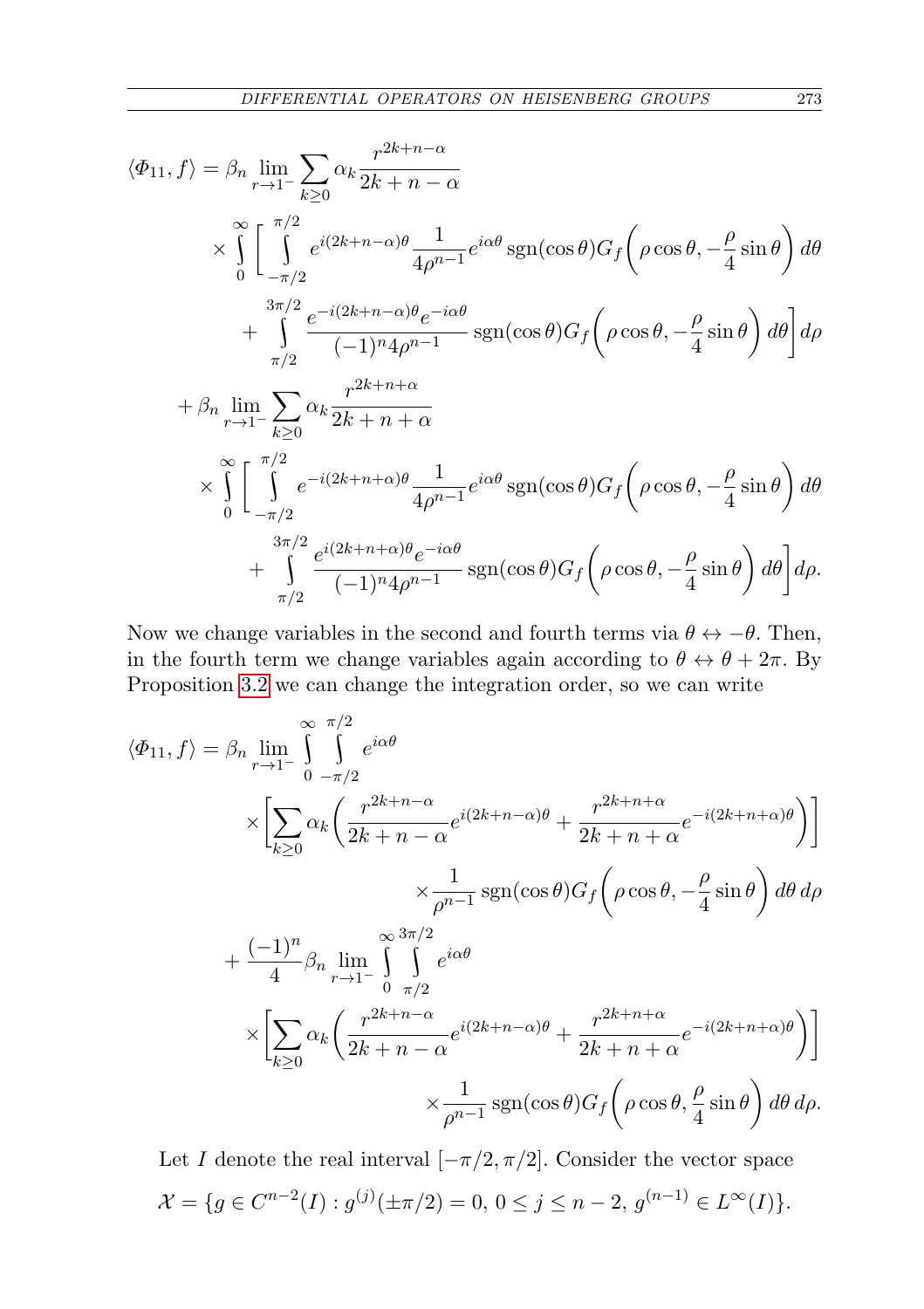We identify each function  $g \in \mathcal{X}$  with a function  $\tilde{g}$  on  $S^1 = \mathbb{R}/\mathbb{Z}$ , defined<br>to be equal to 0 outside supp(c) and we make no distinction between g to be equal to 0 outside supp $(g)$ , and we make no distinction between g and  $\widetilde{g}$ . Thus, if  $g \in \mathcal{X}$  then  $g \in C^{n-2}(S^1)$  with  $g^{(n-1)} \in L^{\infty}(S^1)$ . Observe that if  $g \in \mathcal{X}$ , then also  $e^{i\alpha\theta} g \in \mathcal{X}$ . The topology on  $\mathcal{X}$  is given by  $||g||_{\mathcal{X}} =$  $\max_{0\leq j\leq n-1} \|g^{(j)}\|_{\infty}.$ 

For  $k \in \mathbb{Z}$  we set  $\alpha_k = \binom{k+n-1}{k}$  $\binom{n-1}{k}(-1)^k$ . Now let us define

<span id="page-11-0"></span>(3.9) 
$$
\Psi_{r,\alpha}(\theta) = \sum_{k\geq 0} \alpha_k \left( \frac{r^{2k+n-\alpha} e^{i(2k+n-\alpha)\theta}}{2k+n-\alpha} + \frac{r^{2k+n+\alpha} e^{-i(2k+n+\alpha)\theta}}{2k+n+\alpha} \right),
$$

(3.10) 
$$
\langle \Psi_{\alpha}, g \rangle = \left\langle \sum_{k \ge 0} \alpha_k \left( \frac{e^{i(2k+n-\alpha)\theta}}{2k+n-\alpha} + \frac{e^{-i(2k+n+\alpha)\theta}}{2k+n+\alpha} \right), g \right\rangle.
$$

We prove that  $\Psi_{\alpha} \in \mathcal{X}'$ , the dual space of  $\mathcal{X}$ . Indeed,

$$
(3.11) \quad |\langle \varPsi_{\alpha}, g \rangle| \le |e^{i\alpha\theta}| \sum_{k \ge 0} {k+n-1 \choose k} \left( \frac{|\langle e^{i(2k+n)\theta}, g \rangle|}{|2k+n-\alpha|} + \frac{\langle e^{-i(2k+n)\theta}, g \rangle|}{|2k+n+\alpha|} \right).
$$

If  $\hat{g}(n) = \langle g, e^{in\theta} \rangle$  denotes the *n*th Fourier coefficient of g, then

$$
\begin{aligned} |\langle \varPsi_{\alpha}, g \rangle| &\leq c \sum_{k \geq 0} \frac{k^{n-1}}{|2k+n|^{n-1}} \bigg( \frac{|\widehat{g^{(n-1)}}(2k+n)|}{|2k+n-\alpha|} + \frac{|\widehat{g^{(n-1)}}(-2k-n)|}{|2k+n+\alpha|} \bigg) \\ &\leq c \sum_{k \geq 0} \frac{1}{k} |\widehat{g^{(n-1)}}(2k+n)| + \frac{1}{k} |\widehat{g^{(n-1)}}(-2k-n)| \\ &\leq c \bigg( \sum_{k \geq 0} \frac{1}{k^2} \bigg)^{1/2} \|\widehat{g^{(n-1)}}\|_{L^2}, \end{aligned}
$$

by the Cauchy–Schwarz inequality. Observe that the constants  $c$  are not the same in each expression. By Abel's Lemma,  $\lim_{r\to 1^-} \Psi_{r,\alpha} = \Psi_\alpha$  in X', that is, with respect to the weak convergence topology. Similarly, if  $J$  denotes the real interval  $[\pi/2, 3\pi/2]$ , we define the space

$$
\mathcal{Y} = \{ g \in C^{n-2}(J) : g^{(j)}(\pi/2) = g^{(j)}(3\pi/2) = 0, 0 \le j \le n-2, g^{(n-1)} \in L^{\infty}(J) \},
$$

and find that  $\Psi_{\alpha}$  is well defined in  $\mathcal{Y}'$  and  $\lim_{r\to 1^-} \Psi_{r,\alpha} = \Psi_{\alpha}$  in  $\mathcal{Y}'$ .

Our aim now is to compute  $\Psi_{\alpha}$ . From Proposition 3.7 of [\[G-S2\]](#page-25-3) we know that if  $\Theta \in \mathcal{D}'(S^1)$  is defined by

(3.12) 
$$
\Theta(\theta) = i \sum_{k \ge 0} {k+n-1 \choose k} (-1)^k e^{i(2k+n)\theta},
$$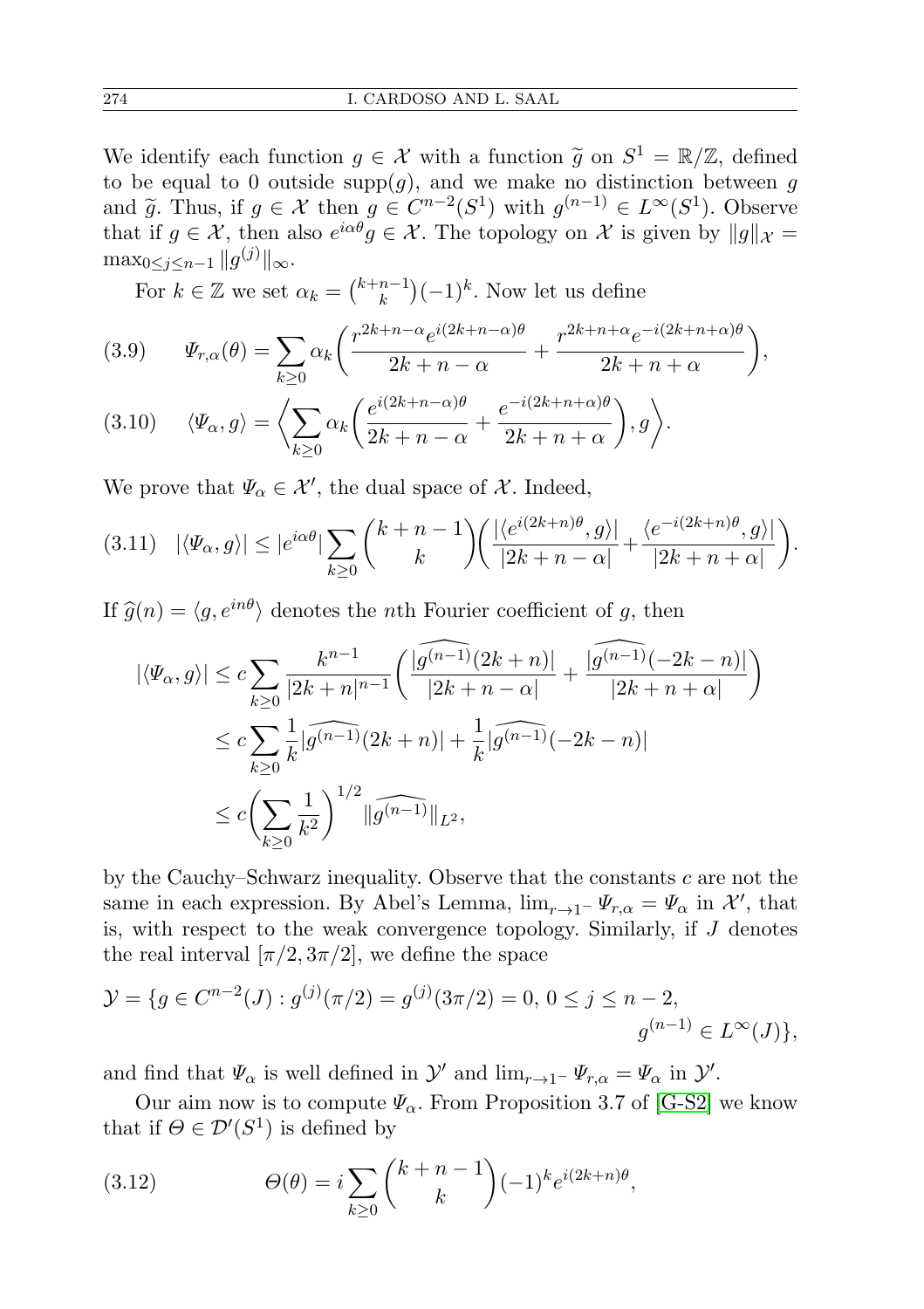then for  $n$  even we have

<span id="page-12-1"></span>
$$
(3.13) \quad \Re\mathfrak{e}\,\Theta(\theta) = \frac{d}{d\theta}Q_{n-2}\bigg(\frac{d}{d\theta}\bigg)(\delta_{\pi/2} + \delta_{-\pi/2}) = \sum_{j=0}^{n-2}c_j(\delta_{\pi/2}^{(j+1)} + \delta_{-\pi/2}^{(j+1)}),
$$

where  $Q_{n-2}$  is a polynomial of degree  $n-2$ ; and for n odd we have

<span id="page-12-2"></span>(3.14) 
$$
\mathfrak{Re}\,\Theta(\theta) = d_0 \frac{d}{d\theta} \widetilde{H} + \frac{d}{d\theta} Q_{n-2} \left(\frac{d}{d\theta}\right) (\delta_{\pi/2} - \delta_{-\pi/2})
$$

$$
= d_0 (\delta_{-\pi/2} - \delta_{\pi/2}) + \sum_{j=0}^{n-2} c_j (\delta_{\pi/2}^{(j+1)} - \delta_{-\pi/2}^{(j+1)}),
$$

where  $Q_{n-2}$  is a polynomial of degree  $n-2$ , and  $\widetilde{H}(\theta) = H(\cos \theta)$ . Let us recall the generating identity for the Laguerre polynomials [\(3.8\)](#page-9-0), and take  $t = 0$  and  $z = -r^2 e^{2i\theta}$ . We get

(3.15) 
$$
\sum_{k\geq 0} {k+n-1 \choose k} (-1)^k r^{2k+n} e^{i(2k+n)\theta} = \left(\frac{re^{i\theta}}{1+r^2 e^{2i\theta}}\right)^n.
$$

<span id="page-12-0"></span>We also need a couple of results:

<span id="page-12-3"></span>LEMMA 3.3. For a fixed  $r > 1$  the functions  $\alpha \mapsto \Psi_{r,\alpha}(0)$  and  $\alpha \mapsto$  $\lim_{r\to 1^-} \Psi_{r,\alpha}(0)$  are analytic on  $\Omega = \mathbb{C} \setminus F$ , where  $F = \{2k + n : k \in \mathbb{Z}\}.$ 

*Proof.* Let  $K \subset \Omega$  be a compact set. It is easy to see that for fixed r the series [\(3.9\)](#page-11-0) converges uniformly, since

$$
|\varPsi_{r,\alpha}(0)| \le \max_{\alpha \in K} |r^{\alpha}| \left(\frac{r}{1+r^2}\right)^n d(K,F).
$$

Also, for  $\alpha \in \Omega$  the limit  $\lim_{r\to 1^-} \Psi_{r,\alpha}(0)$  exists. Indeed, if  $0 \leq r_1 < r <$  $r_2 < 1$ , from the Mean Value Theorem we deduce that for some  $\xi \in (r_1, r_2)$ ,

$$
\Psi_{r_1,\alpha}(0) - \Psi_{r_2,\alpha}(0) = \frac{d}{dr} \Psi_{\xi,\alpha}(0)(r_2 - r_1)
$$
  
=  $(\xi^{-\alpha - 1} + \xi^{\alpha - 1}) \sum_{k \ge 0} \alpha_k \xi^{2k + n} (r_2 - r_1)$   
=  $(\xi^{-\alpha - 1} + \xi^{\alpha - 1}) \left(\frac{\xi}{1 + \xi^2}\right)^n (r_2 - r_1),$ 

where the last equality holds by [\(3.15\)](#page-12-0). Hence

$$
|\Psi_{r_1,\alpha}(0) - \Psi_{r_2,\alpha}(0)| \le c(\xi) |r_2 - r_1|,
$$

<span id="page-12-4"></span>where  $c(\xi)$  is a constant which depends on  $\xi$ . Moreover, for  $\alpha \in K$  and  $\xi \in [1/2, 1], \xi^{n-\alpha-1} + \xi^{n+\alpha-1}$  is bounded in  $K \times [1/2, 1]$ , so the convergence is uniform, hence  $\alpha \mapsto \lim_{r\to 1^-} \Psi_{r,\alpha}(0)$  is an analytic function. ■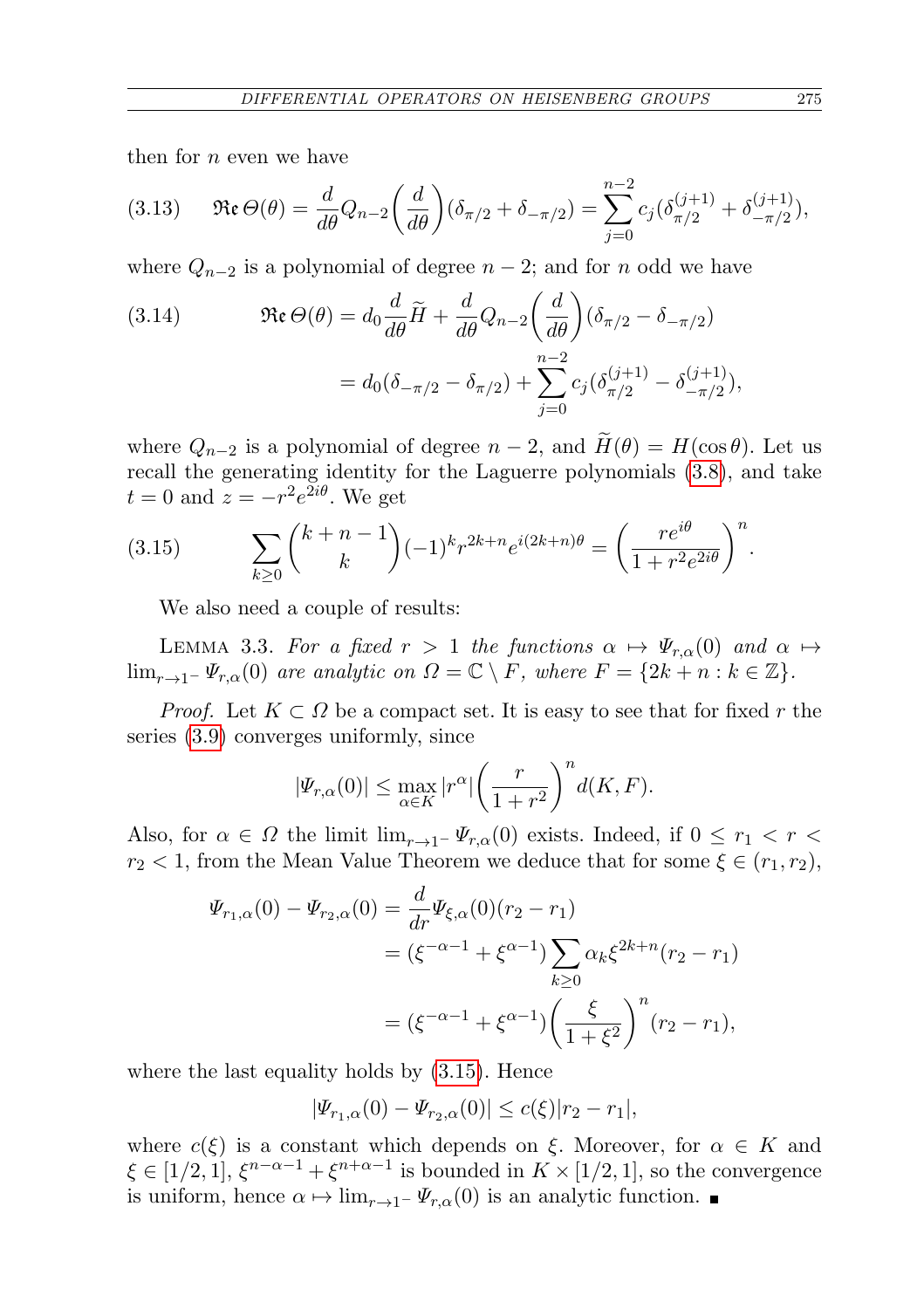LEMMA 3.4. Let  $0 < \delta < \pi/4$ . For  $0 < r < 1$  and  $0 \le |\theta| < \delta$  we have  $|\Psi_{r,\alpha}(\theta) - \Psi_{r,\alpha}(0)| \leq \left( \max_{0 \leq |\theta| < \delta} e^{|\Im \mathfrak{m} \alpha| |\theta|} \right) (a|r^{-\alpha} - r^{\alpha}| + b|r^{\alpha}|(1-r)) |\theta|,$ with a, b positive constants. Also for  $0 \le |\theta - \pi| < \delta < \pi/4$ ,  $|\Psi_{r,\alpha}(\theta) - \Psi_{r,\alpha}(\pi)| \leq \left( \max_{0 \leq |\theta - \pi| < \delta} e^{|\Im \mathfrak{m} \alpha| |\theta|} \right) (a|r^{-\alpha} - r^{\alpha}| + b|r^{\alpha}|(1-r))|\theta - \pi|,$ with a, *b* positive constants.

*Proof.* We will estimate  $|\Psi_{r,\alpha}(\theta) - \Psi_{r,\alpha}(0)|$  for  $0 < |\theta| < \delta < \pi/4$ , the other case being similar. We have

$$
\frac{d}{d\theta}\Psi_{r,\alpha}(\theta)
$$
\n
$$
= ie^{-i\alpha\theta}\sum_{k\geq 0} \alpha_k r^{2k+n} \left((r^{-\alpha} - r^{\alpha})e^{i(2k+n)\theta} + (e^{i(2k+n)\theta} - e^{-i(2k+n)\theta})r^{\alpha}\right)
$$
\n
$$
= ie^{-i\alpha\theta}\left((r^{-\alpha} - r^{\alpha})\left(\frac{re^{i\theta}}{1 + r^2e^{2i\theta}}\right)^n + 2ir^{\alpha}\mathfrak{Im}\left(\frac{re^{i\theta}}{1 + r^2e^{i2\theta}}\right)^n\right),
$$
\nbecause of (3.15). We have

because of [\(3.15\)](#page-12-0). We have

$$
(3.16) \quad \left| \frac{d}{d\theta} \Psi_{r,\alpha}(\theta) \right|
$$
  
\n
$$
\leq e^{|\Im \mathfrak{m} \alpha| |\theta|} \left( |r^{-\alpha} - r^{\alpha}| \left| \left( \frac{r e^{i\theta}}{1 + r^2 e^{i2\theta}} \right)^n \right| + 2|r^{\alpha}| \left| \Im \mathfrak{m} \left( \frac{r e^{i\theta}}{1 + r^2 e^{i2\theta}} \right)^n \right| \right).
$$

From Proposition 3.1 of [\[G-S2\]](#page-25-3) we know that

$$
\left|\mathfrak{Im}\left(\frac{re^{i\theta}}{1+r^2e^{i2\theta}}\right)^n\right| \to 0 \quad \text{as } r \to 1^-,
$$

uniformly for  $|\theta| < \pi/4$ ,  $|\theta - \pi| < \pi/4$ . Also,

$$
\left| \left( \frac{r e^{i\theta}}{1 + r^2 e^{i2\theta}} \right)^n \right| \leq c
$$

for a constant c. Then  $\left| \frac{d}{d\theta} \Psi_{r,\alpha}(\theta) \right| \to 0$  uniformly on  $|\theta| < \pi/4$  as  $r \to 1^-$ , and we get the desired inequality by applying the Mean Value Theorem around 0.  $\blacksquare$ 

Now we can state the following

PROPOSITION 3.5. For  $f \in \mathcal{X}$  we have

$$
\langle\Psi_{\alpha},f\rangle=C_{\alpha}\langle 1,f\rangle, where C_{\alpha}=\frac{\Gamma\left(\frac{n+\alpha}{2}\right)\Gamma\left(\frac{n-\alpha}{2}\right)}{(n-1)!};
$$

and for  $f \in \mathcal{Y}$  we have

$$
\langle \Psi_{\alpha}, f \rangle = \widetilde{C}_{\alpha} \langle 1, f \rangle
$$
, where  $\widetilde{C}_{\alpha} = (-1)^n e^{-i\alpha \pi} C_{\alpha}$ .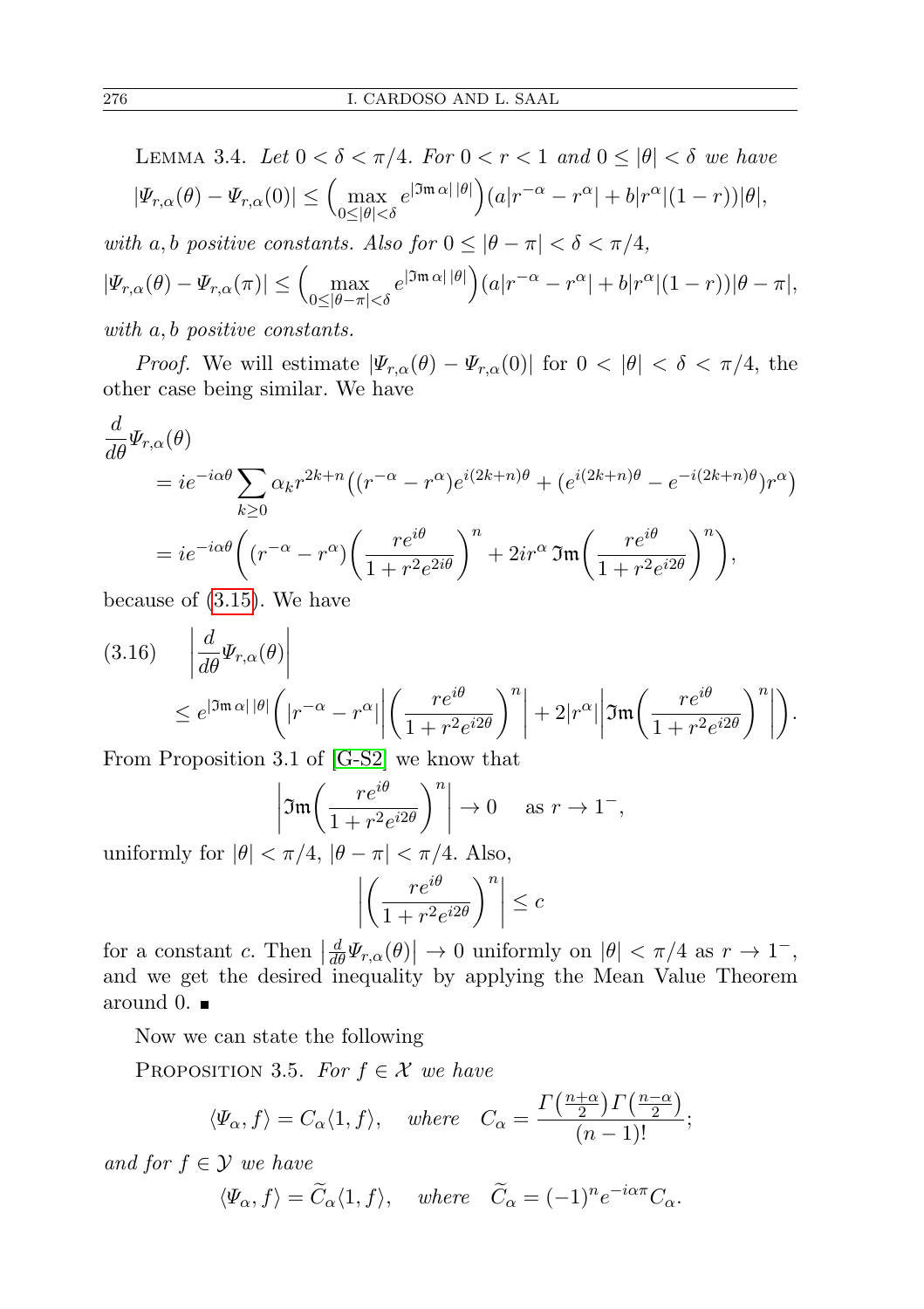*Proof.* First we consider  $f \in \mathcal{X}$  such that  $\int_{-\pi/2}^{\pi/2} f(t) dt = 0$  and we define  $F(\theta) = \int_{-\pi/2}^{\theta} f(t) dt$ . It is easy to see that  $F \in \mathcal{X}$  and  $F' = f$ . By integration by parts,

$$
\langle \Psi_{\alpha}, f \rangle = \langle \Psi_{\alpha}, F' \rangle = \int_{-\pi/2}^{\pi/2} \sum_{k \ge 0} \alpha_k \left( \frac{e^{i(2k+n-\alpha)\theta}}{2k+n-\alpha} + \frac{e^{-i(2k+n+\alpha)\theta}}{2k+n+\alpha} \right) F'(\theta) d\theta
$$

$$
= -\langle \Theta, e^{-i\alpha\theta} F \rangle - \langle \overline{\Theta}, e^{-i\alpha\theta} F \rangle,
$$

where  $\overline{\Theta} = \sum_{k \geq 0} {k+n-1 \choose k}$  ${k-1 \choose k} (-1)^k e^{-i(2k+n)\theta}$ . So, if *n* is even, from [\(3.13\)](#page-12-1) we get

$$
\langle \Psi_{\alpha}, f \rangle = -\sum_{j=0}^{n-2} c_j \langle \delta_{\pi/2}^{(j+1)} + \delta_{-\pi/2}^{(j+1)}, e^{-i\alpha\theta} F \rangle - \sum_{j=0}^{n-2} \overline{c_j} \langle \overline{\delta_{\pi/2}^{(j+1)}} + \overline{\delta_{-\pi/2}^{(j+1)}}, e^{-i\alpha\theta} F \rangle,
$$

and because  $\langle \delta^{(j+1)}_{+\pi/2} \rangle$  $\langle (J+1) \rangle_{\pm \pi/2}, e^{-i\alpha\theta} F \rangle = 0$  we conclude that  $\langle \Psi_{\alpha}, f \rangle = 0$ . If n is odd we use [\(3.14\)](#page-12-2) to conclude that  $\langle \Psi_{\alpha}, f \rangle = 0$ . For a general  $f \in \mathcal{X}$  we consider  $h \in \mathcal{X}$  such that  $\int_{-\pi/2}^{\pi/2} h(t) dt = 1$  and define

$$
g(\theta) = f(\theta) - \Big(\int_{-\pi/2}^{\pi/2} f(t) dt\Big) h(\theta).
$$

So we can apply the above result to g and get  $\langle \Psi_{\alpha}, g \rangle = 0$ . Then

$$
\langle \Psi_{\alpha}, f \rangle = \langle \Psi_{\alpha}, g \rangle + \langle \Psi_{\alpha}, h \rangle \langle 1, f \rangle = \langle \Psi_{\alpha}, h \rangle \langle 1, f \rangle.
$$

Let  $C_{\alpha} = \langle \Psi_{\alpha}, h \rangle$ . In order to compute  $C_{\alpha}$ , consider  $g \in \mathcal{X}$  such that  $\text{supp}(g) \subset (-\pi/4, \pi/4), \int_{-\pi/4}^{\pi/4} g(t) dt = 1$  and  $g \ge 0$ . We have

$$
\langle e^{i\alpha\theta}\Psi_{\alpha},g\rangle=C_{\alpha}\int_{-\pi/2}^{\pi/2}e^{i\alpha\theta}g(\theta)\,d\theta,
$$

and also

$$
\langle e^{i\alpha\theta}\Psi_{\alpha},g\rangle
$$
  
= 
$$
\lim_{r\to 1^{-}}\left(\int_{-\pi/2}^{\pi/2}(\Psi_{r,\alpha}(\theta)-\Psi_{r,\alpha}(0))e^{i\alpha\theta}g(\theta)\,d\theta+\Psi_{r,\alpha}(0)\int_{-\pi/2}^{\pi/2}e^{i\alpha\theta}g(\theta)\,d\theta\right).
$$

From Lemmas [3.3](#page-12-3) and [3.4](#page-12-4) we deduce that

$$
C_{\alpha} = \lim_{r \to 1^{-}} \Psi_{r,\alpha}(0)
$$

and also that  $C_{\alpha}$  is an analytic function of  $\alpha$ . Since  $\Psi_{0,\alpha}(0) = 0$ , we can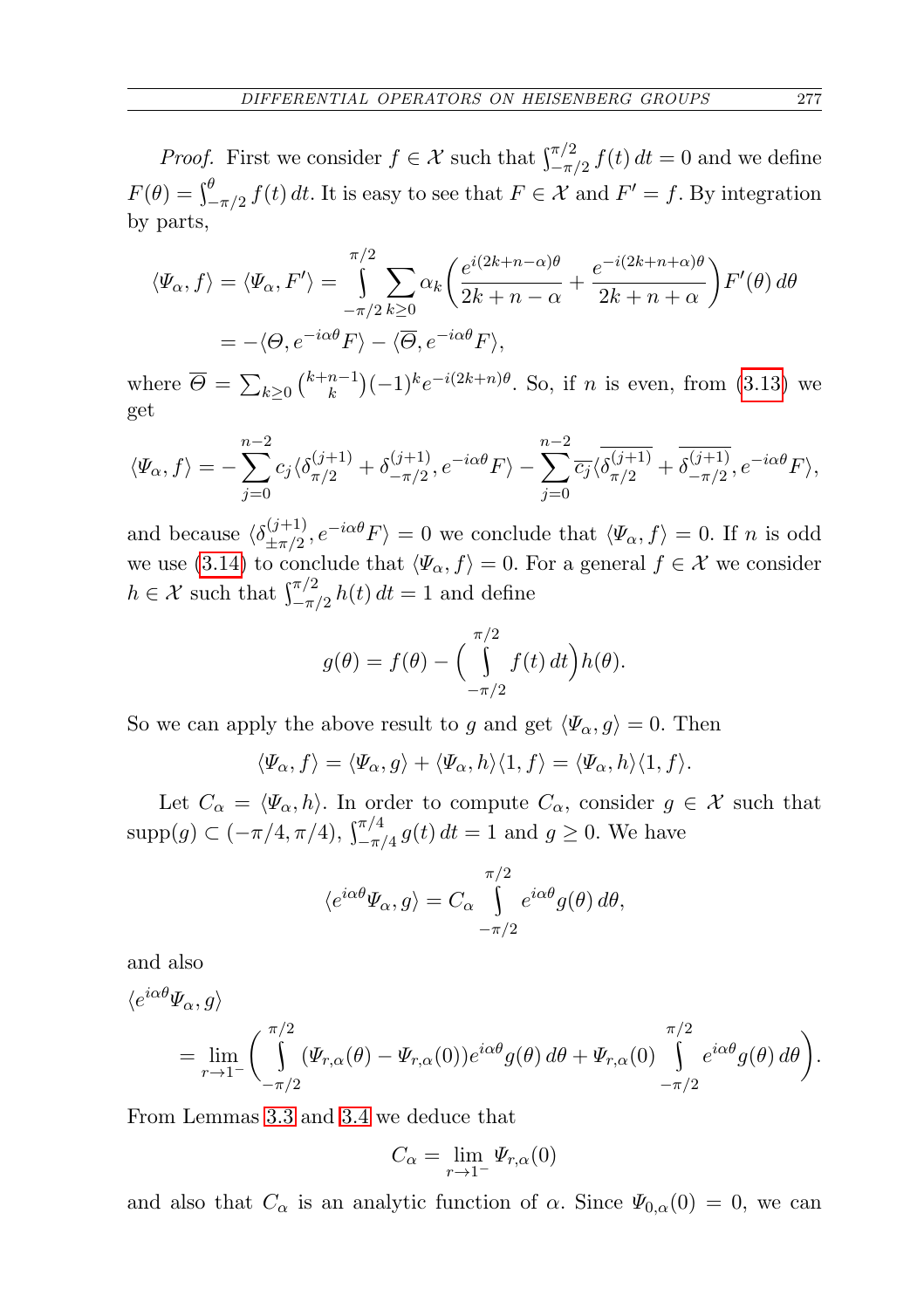write

$$
C_{\alpha} = \lim_{r \to 1^{-}} \Psi_{r,\alpha}(0) = \Psi_{1,\alpha}(0) - \Psi_{0,\alpha}(0) = \int_{0}^{1} w'_{\alpha}(s) ds,
$$

where

$$
w_{\alpha}(r) = \Psi_{r,\alpha}(0) = r^{-\alpha} \sum_{k \ge 0} \alpha_k \frac{r^{2k+n}}{2k+n-\alpha} + r^{\alpha} \sum_{k \ge 0} \alpha_k \frac{r^{2k+n}}{2k+n+\alpha}.
$$

Applying [\(3.8\)](#page-9-0) with  $\theta = 0$  we obtain

$$
w'_{\alpha}(r) = (r^{-\alpha-1} + r^{\alpha-1}) \sum_{k \ge 0} \alpha_k r^{2k+n} = (r^{-\alpha-1} + r^{\alpha-1}) \left(\frac{r}{1+r^2}\right)^n,
$$

and we can compute the integral for  $\Re(\mathbf{r}+\alpha) > 0$ ,  $\Re(\mathbf{r}-\alpha) > 0$ , obtaining

<span id="page-15-0"></span>(3.17) 
$$
C_{\alpha} = B\left(\frac{n+\alpha}{2}, \frac{n-\alpha}{2}\right) = \frac{\Gamma\left(\frac{n+\alpha}{2}\right)\Gamma\left(\frac{n-\alpha}{2}\right)}{(n-1)!},
$$

where B is the Beta function and  $\Gamma$  is the Gamma function. By Lemma [3.3,](#page-12-3)  $(3.17)$  holds for  $\alpha \in \Omega$  by analytic continuation. In a completely analogous way we conclude that  $\widetilde{C}_{\alpha} = (-1)^n e^{-i\alpha \pi} C_{\alpha}$ .

<span id="page-15-1"></span>Let us now define

(3.18) 
$$
K_{1f}(\rho,\theta) = \frac{1}{\rho^{n-1}} \operatorname{sgn}(\cos \theta) G_f\left(\rho \cos \theta, -\frac{\rho}{4} \sin \theta\right)
$$

for  $\theta \in [-\pi/2, \pi/2], 0 < \rho < \infty$ , where  $G_f$  is the function defined in [\(3.4\)](#page-7-0); and

<span id="page-15-2"></span>(3.19) 
$$
K_{2f}(\rho,\theta) = \frac{1}{\rho^{n-1}} \operatorname{sgn}(\cos \theta) G_f\left(\rho \cos \theta, \frac{\rho}{4} \sin \theta\right)
$$

for  $\theta \in [\pi/2, 3\pi/2], 0 < \rho < \infty$ .

It is easy to check that  $K_{1f}(\rho, \cdot) \in \mathcal{X}$ . Recall that we replaced  $\tau - 4it$ with  $\rho e^{i\theta}$ . Since  $Nf \in \mathcal{H}_n$ , there exists a positive constant c such that

$$
\sup_{\tau \neq 0, t \in \mathbb{R}} |(\tau^2 + 16t^2)Nf(\tau, t)| \leq c,
$$

that is,

$$
\left| Nf\bigg(\rho\cos\theta, -\frac{\rho}{4}\sin\theta\bigg) \right| \leq \frac{c}{\rho^2}.
$$

Also, since  $Nf(0, \cdot) \in \mathcal{S}(\mathbb{R})$ , there exists a positive constant  $c_N$  such that for  $t \in \mathbb{R}$ ,

$$
\left| t^N \sum_{j=0}^{n-2} \frac{\partial^j}{\partial \tau^j} Nf(0,t) \frac{\tau^j}{j!} \right| \le c_N |\tau|^{n-2}.
$$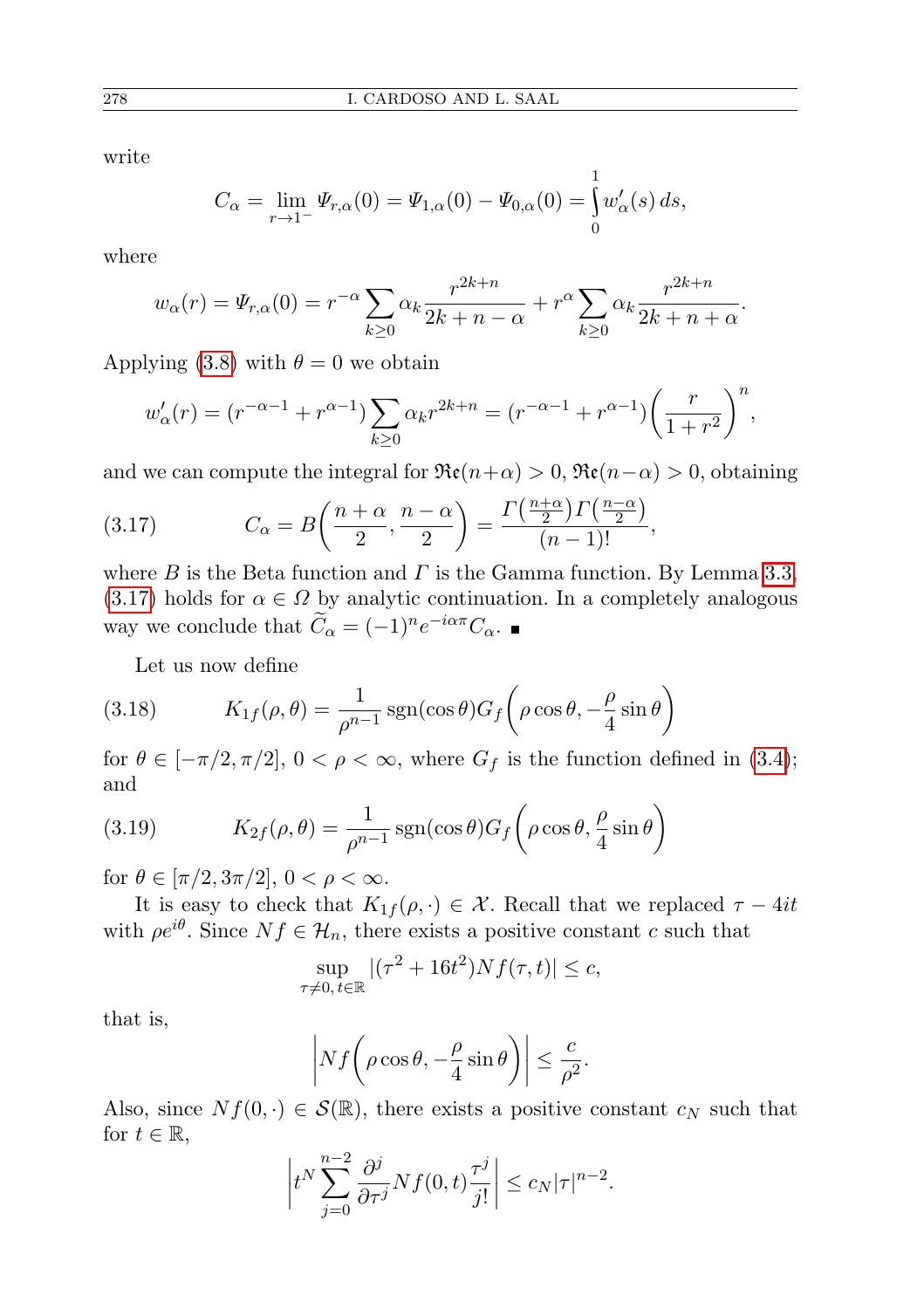Thus, for  $N \in \mathbb{N}$  there exists  $c_N$  such that

<span id="page-16-0"></span>(3.20) 
$$
|K_{1f}(\rho,\theta)| \leq \frac{a}{\rho^{n+1}} + \frac{b}{\rho^{N+1}} \frac{|\cos \theta|^{n-2}}{|\sin \theta|^{N}}.
$$

Analogous observations are also true for  $K_{2f}$ .

PROPOSITION 3.6. Let  $C_{\alpha}$  and  $\widetilde{C}_{\alpha}$  be the constants obtained in (3.[17\)](#page-15-0). Let  $K_{1f}$  and  $K_{2f}$  be defined by (3.[18\)](#page-15-1) and (3.[19\)](#page-15-2), and  $\alpha_k = \binom{k+n-1}{k}$  $\binom{n-1}{k}(-1)^k$ . Then

$$
\lim_{r \to 1^{-}} \int_{0}^{\infty} \int_{-\pi/2}^{\pi/2} e^{i\alpha\theta} \sum_{k \ge 0} \alpha_k \left( \frac{r^{2k+n-\alpha} e^{i(2k+n-\alpha)\theta}}{2k+n-\alpha} + \frac{r^{2k+n+\alpha} e^{-i(2k+n+\alpha)\theta}}{2k+n+\alpha} \right) \times K_{1f}(\rho, \theta) d\theta d\rho
$$

$$
= 4^{n-1}(n-1)!C_{\alpha}\int_{\mathbb{R}}\int_{\tau>0} \frac{1}{(\tau-4it)^{(n-\alpha)/2}}\frac{1}{(\tau+4it)^{(n+\alpha)/2}}\, \text{sgn}(\tau)G_f(\tau,t)\,d\tau\,dt,
$$

and

$$
\lim_{r \to 1^{-}} \int_{0}^{\infty} \int_{\pi/2}^{3\pi/2} e^{i\alpha\theta} \sum_{k \ge 0} \alpha_k \left( \frac{r^{2k+n-\alpha} e^{i(2k+n-\alpha)\theta}}{2k+n-\alpha} + \frac{r^{2k+n+\alpha} e^{-i(2k+n+\alpha)\theta}}{2k+n+\alpha} \right) \times K_{2f}(\rho, \theta) d\theta d\rho
$$

$$
=4^{n-1}(n-1)!\widetilde{C}_{\alpha}\int\limits_{\mathbb{R}}\int\limits_{\tau<0}\frac{1}{(\tau-4it)^{(n-\alpha)/2}}\,\frac{1}{(\tau+4it)^{(n+\alpha)/2}}\,\text{sgn}(\tau)G_f(\tau,t)\,d\tau\,dt.
$$

Proof. The proof follows the same lines of Proposition 4.2 of [\[G-S2\]](#page-25-3). We sketch it for the sake of completeness.

Taking polar coordinates  $\tau - 4it = \rho e^{i\theta}$  we only need to show that

(3.21) 
$$
\lim_{r \to 1^{-}} \int_{0}^{\infty} \langle \Psi_{r,\alpha}, e^{i\alpha\theta} K_{1f}(\rho, \theta) \rangle d\rho = \int_{0}^{\infty} \langle C_{\alpha}, e^{i\alpha\theta} K_{1f}(\rho, \theta) \rangle d\rho.
$$

In order to do this we split the integral into integrals over  $0 < \rho < 1$  and  $1 < \rho < \infty$ .

We consider first the case  $1 < \rho < \infty$ . For  $|\theta| \leq \delta < \pi/4$ , set

$$
I = \int_{1}^{\infty} \int_{|\theta| < \delta} e^{i\alpha\theta} (\Psi_{r,\alpha}(\theta) - \Psi_{r,\alpha}(0)) K_{1f}(\rho, \theta) d\theta d\rho
$$
  

$$
II = \int_{1}^{\infty} \int_{|\theta| < \delta} e^{i\alpha\theta} (\Psi_{r,\alpha}(0) - C_{\alpha}) K_{1f}(\rho, \theta) d\theta d\rho.
$$

We bound I close to 0 by applying Lemma [3.4](#page-12-4) and taking  $N = 1$  in [\(3.20\)](#page-16-0). For II we just take  $N = 1/2$  in [\(3.20\)](#page-16-0). To analyze the case  $\delta \le |\theta| \le$  $\pi/2$ , we observe that the function  $K^*_{1f}(\theta) = \int_1^\infty K^*_{1f}(\rho,\theta) d\rho$  defined for  $\theta \in$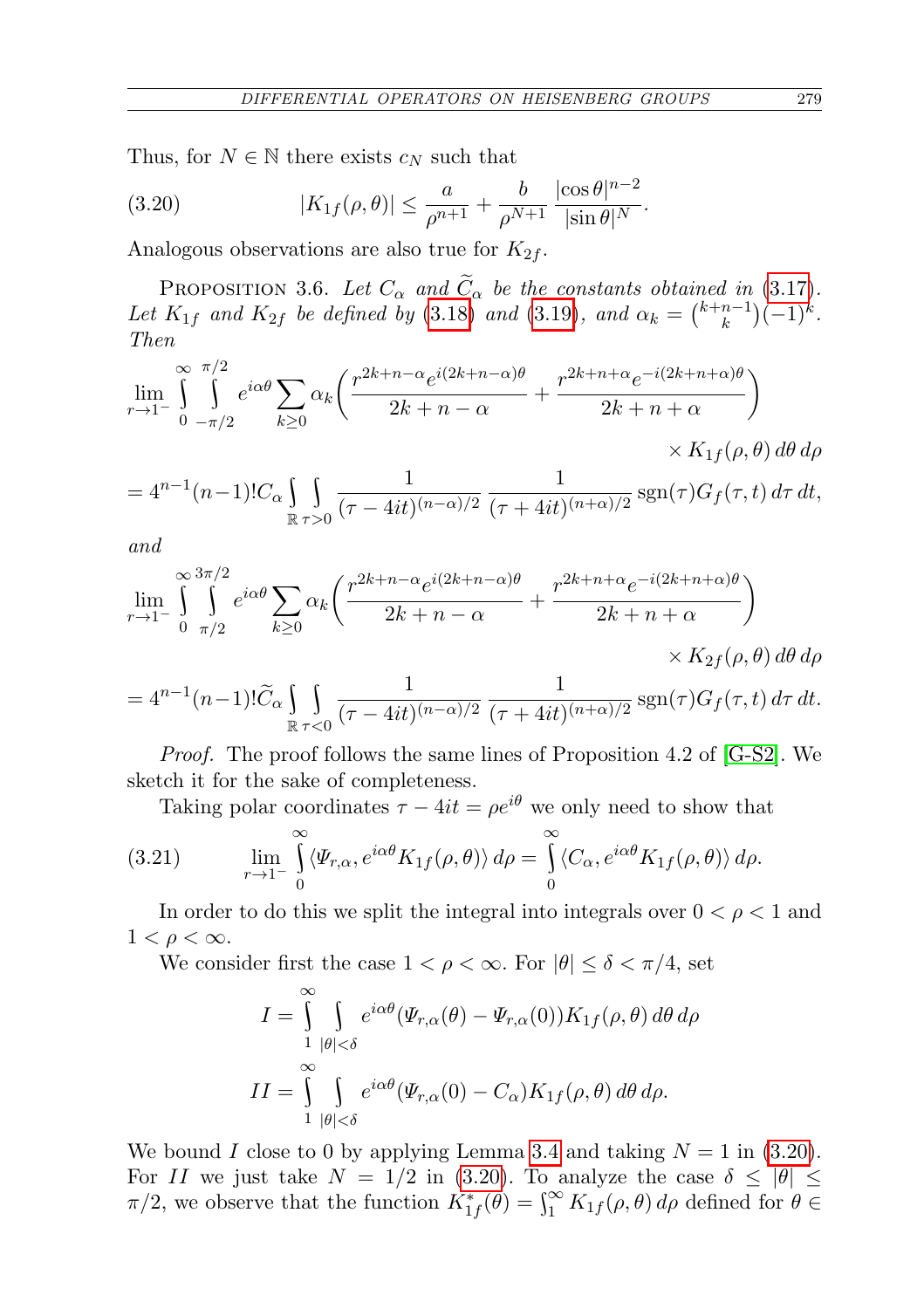[ $-\pi/2, -\delta$ ]∪[δ,  $\pi/2$ ] can be extended to an element of  $\mathcal X$  that we still denote by  $K_{1f}^*$ . Then

$$
\int_{1}^{\infty} \int_{\delta < |\theta| < \pi/2} e^{i\alpha \theta} (\Psi_{r,\alpha}(\theta) - C_{\alpha}) K_{1f}(\rho, \theta) d\theta d\rho
$$
\n
$$
= \int_{-\pi/2}^{\pi/2} e^{i\alpha \theta} (\Psi_{r,\alpha}(\theta) - C_{\alpha}) K_{1f}^*(\theta) d\theta - \int_{|\theta| < \delta} e^{i\alpha \theta} (\Psi_{r,\alpha}(\theta) - C_{\alpha}) K_{1f}^*(\theta) d\theta.
$$

The first term converges to zero as  $r \to 1^-$  since  $\Psi_{r,\alpha} \to C_\alpha$  as  $r \to 1^-$  in  $\mathcal{X}'$ . For the second term we argue as above.

Finally, for the case  $0 < \rho < 1$  we apply the same arguments to the function  $K_{1f}^{**}(\theta) = \int_0^1 K_{1f}(\rho, \theta) d\rho$ .

COROLLARY 3.7.  $\langle \Phi_{11}, f \rangle$  is well defined for  $f \in \mathcal{S}(\mathbb{H}_n)$ , and

$$
\langle \Phi_{11}, f \rangle
$$
  
=  $4^{n-1}(n-1)!C_{\alpha} \int_{\mathbb{R}} \int_{\tau>0} \frac{1}{(\tau-4it)^{(n-\alpha)/2}} \frac{1}{(\tau+4it)^{(n+\alpha)/2}} \operatorname{sgn}(\tau) G_f(\tau, t) d\tau dt$   
+  $4^{n-1}(n-1)!\widetilde{C}_{\alpha} \int_{\mathbb{R}} \int_{\tau<0} \frac{1}{(\tau-4it)^{(n-\alpha)/2}} \frac{1}{(\tau+4it)^{(n+\alpha)/2}} \operatorname{sgn}(\tau) G_f(\tau, t) d\tau dt.$ 

From the corollary we also infer that  $\langle \Phi_{12}, f \rangle$  is well defined. In order to explicitly compute it, we define, for  $0 \leq l \leq n-2$ ,  $\epsilon > 0$  and  $f \in \mathcal{S}(\mathbb{H}_n)$ ,

(3.22) 
$$
d_{\epsilon,l,f}^- = \int_{0}^{\infty} \int_{-\infty}^{\infty} e^{-\epsilon|\lambda|} e^{-i\lambda t} |\lambda|^{n-l-2} \frac{\partial^l}{\partial \tau^l} Nf(0,t) dt d\lambda,
$$

(3.23) 
$$
d^+_{\epsilon,l,f} = \int_{0}^{\infty} \int_{-\infty}^{\infty} e^{-\epsilon|\lambda|} e^{i\lambda t} |\lambda|^{n-l-2} \frac{\partial^l}{\partial \tau^l} Nf(0,t) dt d\lambda.
$$

Then we can write [\(3.6\)](#page-8-1) as

 $\langle \Phi_{12}, f \rangle$ 

$$
= \lim_{r \to 1^{-}} \lim_{\epsilon \to 0^{+}} \sum_{k \geq 0} \sum_{\substack{l=0 \ l \text{ odd}}}^{n-2} 2^{l+2} (a_{kl} + b_{kl}) \left[ \frac{r^{2k+n-\alpha}}{2k+n-\alpha} d^{-}_{\epsilon,l,f} + \frac{r^{2k+n+\alpha}}{2k+n+\alpha} d^{+}_{\epsilon,l,f} \right].
$$

From Lemma 4.4 in [\[G-S2\]](#page-25-3) we deduce that

$$
a_{kl} + b_{kl} = (-1)^k \sum_{j=1}^{l+1} \frac{1}{2^{n-l-j-1}} {n-j-1 \choose l-j+1} {j+k-1 \choose k}.
$$

<span id="page-17-0"></span>We also have the following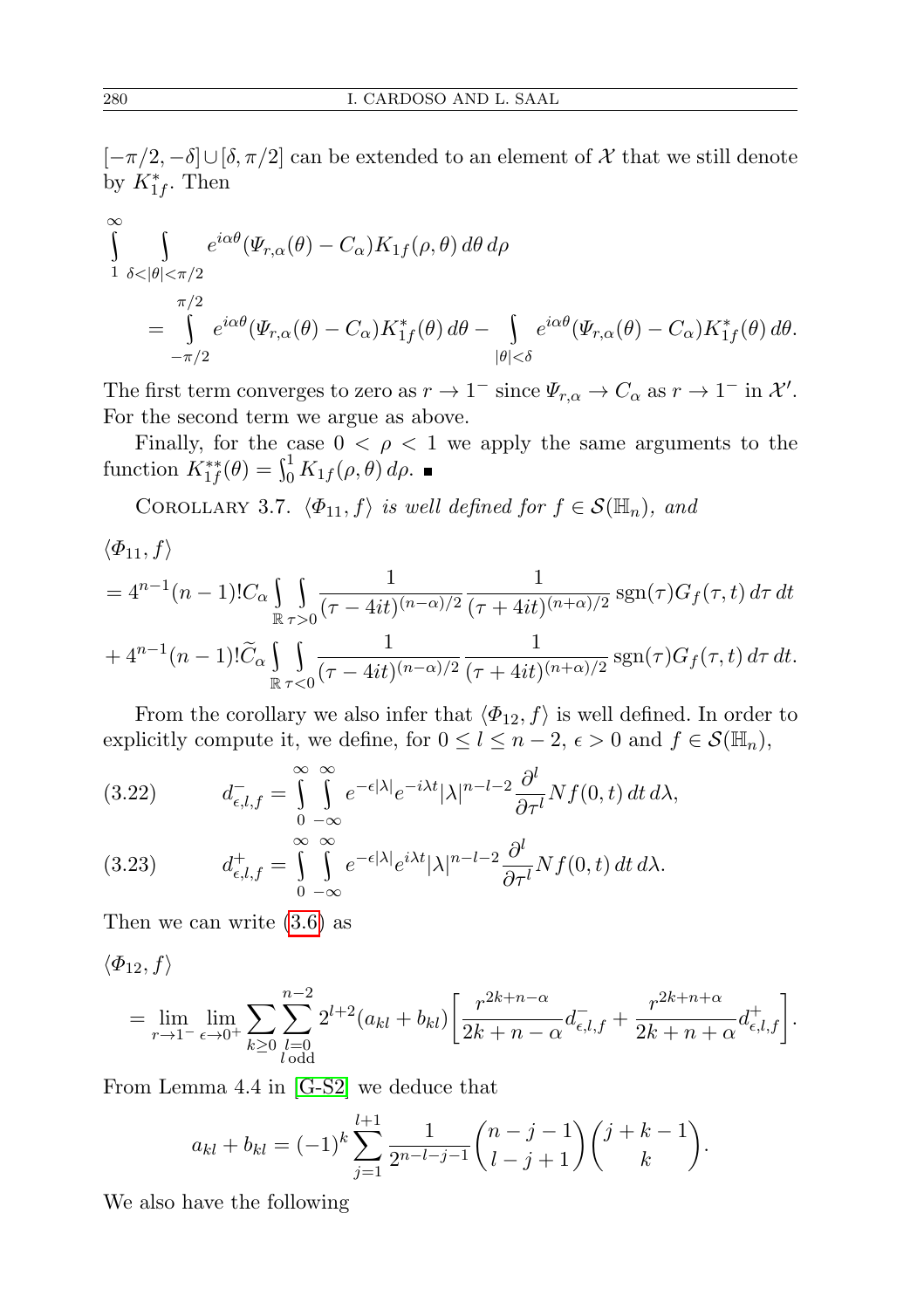LEMMA 3.8. If  $0 \leq l \leq n-2$ ,  $\epsilon > 0$  and  $f \in \mathcal{S}(\mathbb{H}_n)$ , then

$$
\lim_{\epsilon \to 0^+} d_{\epsilon,l,f}^- = \frac{1}{i^{n-l-2}} \left\langle \frac{\pi}{2} \delta - i \operatorname{p.v.} \left( \frac{1}{\lambda} \right), \frac{\partial^{n-2}}{\partial \lambda^{n-l-2} \partial \tau^l} Nf(0, \cdot) \right\rangle,
$$
  

$$
\lim_{\epsilon \to 0^+} d_{\epsilon,l,f}^+ = i^{n-l-2} \left\langle \frac{\pi}{2} \delta + i \operatorname{p.v.} \left( \frac{1}{\lambda} \right), \frac{\partial^{n-2}}{\partial \lambda^{n-l-2} \partial \tau^l} Nf(0, \cdot) \right\rangle.
$$

*Proof.* Let us consider  $g(\lambda) = e^{-\epsilon |\lambda|} |\lambda|^{n-l-2}$  and  $h(t) = \frac{\partial^l}{\partial \tau^l} Nf(0, t)$ , and observe that  $\int_{-\infty}^{\infty} e^{-i\lambda t} h(t) dt = \hat{h}(\lambda)$ . Then just by using the properties of the Fourier transform we get

$$
d_{\epsilon,l,f}^{-} = \int_{0}^{\infty} \int_{-\infty}^{\infty} g(\lambda)e^{-i\lambda t}h(t) dt d\lambda = \int_{0}^{\infty} g(\lambda)\hat{h}(\lambda) d\lambda
$$
  
= 
$$
\frac{1}{i^{n-l-2}} \int_{-\infty}^{\infty} \frac{1}{\epsilon + i\lambda} h^{(n-l-2)}(\lambda) d\lambda.
$$

For each  $\epsilon > 0$ ,  $\frac{1}{\epsilon + i\lambda}$  is a distribution such that the limit  $\lim_{\epsilon \to 0^+} \frac{1}{\epsilon + i\lambda}$  $\epsilon+i\lambda$ exists in  $\mathcal{S}'(\mathbb{R})$ . Moreover, it is easy to check that

$$
\lim_{\epsilon \to 0^+} \frac{1}{\epsilon + i\lambda} = \frac{\pi}{2}\delta - i \operatorname{p.v.}\left(\frac{1}{\lambda}\right).
$$

Thus the desired equality follows. For  $d^+_{\epsilon,l,f}$  we need to change variables according to  $\lambda \leftrightarrow -\lambda$  after considering the Fourier transform of h.

For  $j \in \mathbb{N}$ ,  $0 < j < n - 1$ , we define functions of r, with  $0 \le r < 1$ , by

$$
w_j^-(r) = \sum_{k\geq 0} (-1)^k {j+k-1 \choose k} \frac{r^{2k+n-\alpha}}{2k+n-\alpha},
$$
  

$$
w_j^+(r) = \sum_{k\geq 0} (-1)^k {j+k-1 \choose k} \frac{r^{2k+n+\alpha}}{2k+n+\alpha}.
$$

We can see, in a completely analogous way to the computations made for  $C_{\alpha}$  and  $\tilde{C}_{\alpha}$ , that these functions are well defined and that

(3.24) 
$$
c_j^- := \lim_{r \to 1^-} w_j^-(r) = \frac{1}{2} B_{1/2} \left( \frac{n - \alpha}{2}, j - \frac{n - \alpha}{2} \right),
$$

$$
c_j^+ := \lim_{r \to 1^-} w_j^+(r) = \frac{1}{2} B_{1/2} \left( \frac{n + \alpha}{2}, j - \frac{n + \alpha}{2} \right),
$$

where  $B_{1/2}$  is another special function called the *incomplete Beta function*.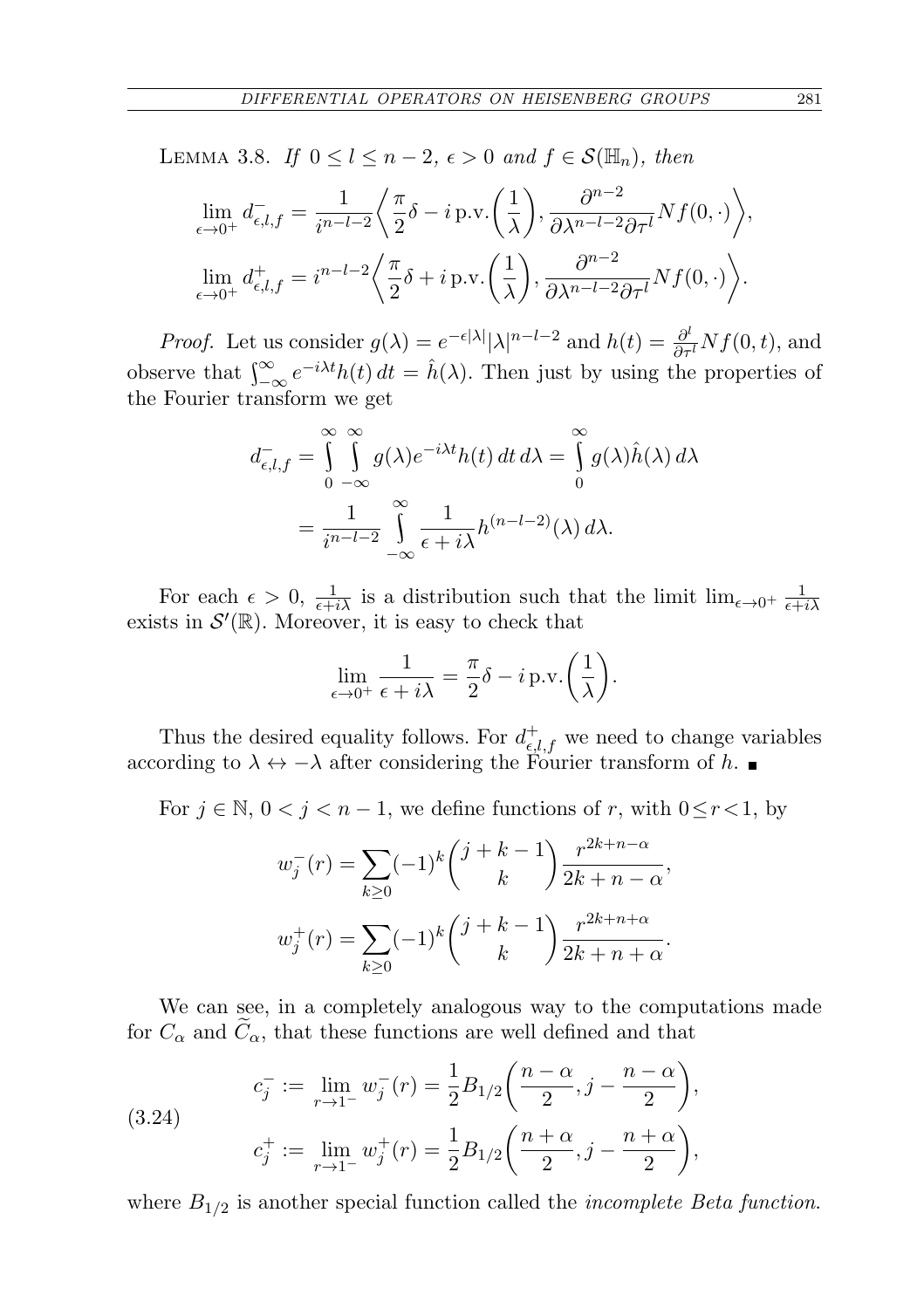We now combine all of these definitions and results together to finally obtain an expression for  $\Phi_{12}$ :

$$
\langle \Phi_{12}, f \rangle = \sum_{l=0}^{n-2} \sum_{j=1}^{l+1} 2^{2l-n+j+3} {n-j \choose l-j+1} \left[ \left( \frac{1}{i^{n-l-2}} c_j^- + i^{n-l-2} c_j^+ \right) \frac{\pi}{2} \right]
$$

$$
\times \left\langle \delta, \frac{\partial^{n-2}}{\partial \lambda^{n-l-2} \partial \tau^l} Nf(0, \cdot) \right\rangle
$$

$$
+ (-1) \sum_{l=0}^{n-2} \sum_{j=1}^{l+1} 2^{2l-n+j+3} {n-j-1 \choose l-j+1} \left( \frac{1}{i^{n-l+1}} c_j^- + i^{n-l+1} c_j^+ \right)
$$

$$
\times \left\langle \mathbf{p} \cdot \mathbf{v} \cdot \left( \frac{1}{\lambda} \right), \frac{\partial^{n-2}}{\partial \lambda^{n-l-2} \partial \tau^l} Nf(0, \cdot) \right\rangle.
$$

All we need to do now is to use again Lemma [3.8](#page-17-0) to get an expression for  $\Phi_2$ . Thus, we have proved the following

<span id="page-19-0"></span>THEOREM 3.9. Let  $C_{\alpha}$  and  $\widetilde{C}_{\alpha}$  be the constants defined as in (3.[17\)](#page-15-0). Then there exist constants  $C_l$  and  $C_l$ ,  $l = 0, \ldots, n-2$ , such that  $\langle \Phi_\alpha, f \rangle$ 

$$
=4^{n-1}(n-1)C_{\alpha}\int_{-\infty}^{\infty}\int_{\tau>0} \frac{1}{(\tau-4it)^{(n-\alpha)/2}}\frac{1}{(\tau+4it)^{(n+\alpha)/2}}\operatorname{sgn}(\tau)G_{f}(\tau,t)\,d\tau\,dt
$$
  
+4^{n-1}(n-1)C\_{\alpha}\int\_{-\infty}^{\infty}\int\_{\tau<0} \frac{1}{(\tau-4it)^{(n-\alpha)/2}}\frac{1}{(\tau+4it)^{(n+\alpha)/2}}\operatorname{sgn}(\tau)G\_{f}(\tau,t)\,d\tau\,dt  
+ \sum\_{l=0}^{n-2}C\_{l}\left\langle \delta,\frac{\partial^{n-2}}{\partial\lambda^{n-l-2}\partial\tau^{l}}Nf(0,\cdot)\right\rangle  
+ \sum\_{l=0}^{n-2}\widetilde{C}\_{l}\left\langle \operatorname{p.v.}\left(\frac{1}{\lambda}\right),\frac{\partial^{n-2}}{\partial\lambda^{n-l-2}\partial\tau^{l}}Nf(0,\cdot)\right\rangle.

The constants  $C_l$  and  $C_l$  follow from the expressions obtained for  $\Phi_{12}$ and  $\Phi_2$ .

4. A fundamental solution for  $L$ . As in the classical case, the distribution  $\Phi$  defined in [\(1.6\)](#page-2-3) is a well defined tempered distribution and it is a fundamental solution for the operator L. The proof is identical to the one of Theorem [3.1.](#page-4-0)

We will compute the fundamental solution  $\Phi$  by means of the Radon transform and the fundamental solution of the operator  $L$  in the classical case  $N(2p, 2q, \mathbb{C}).$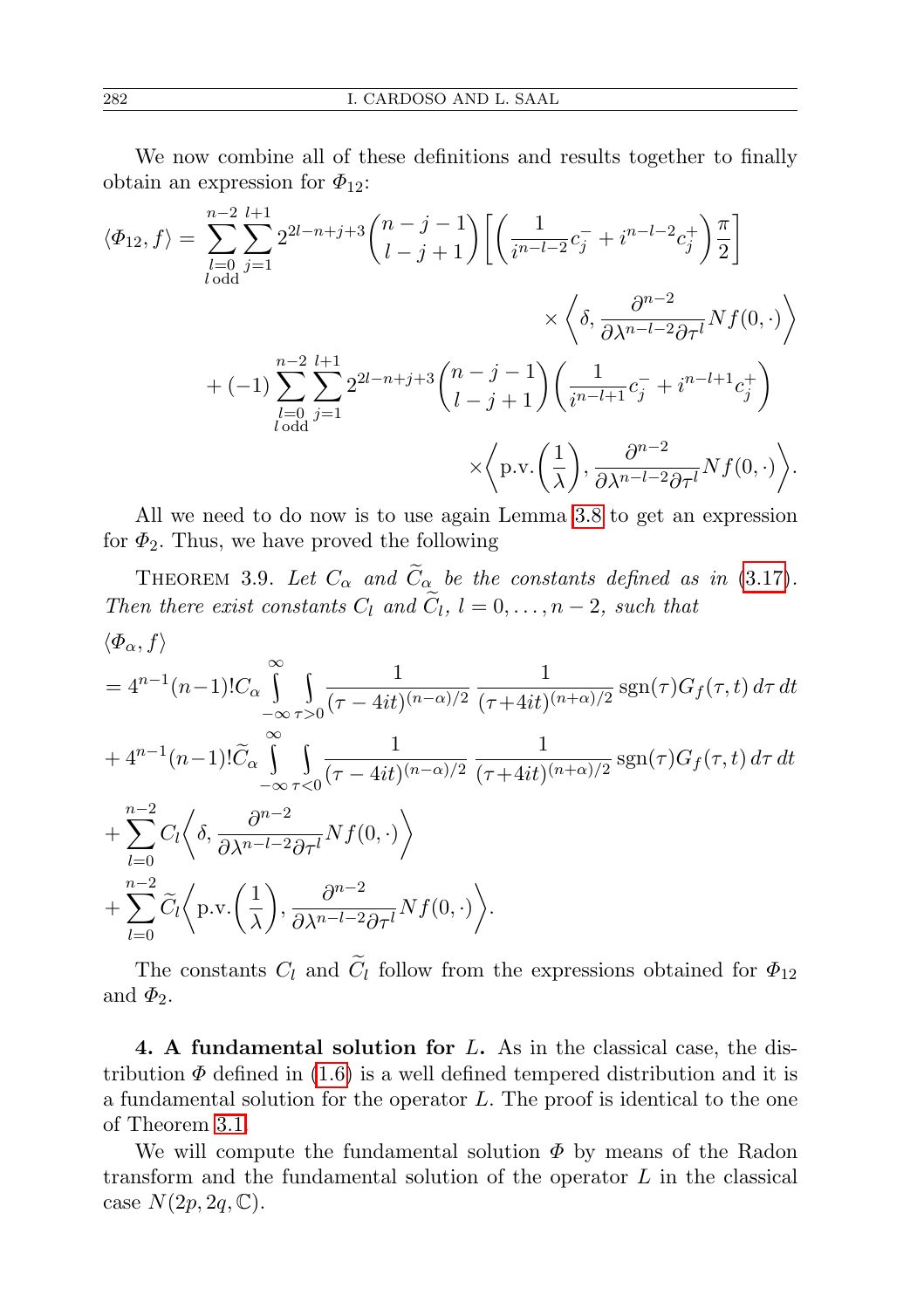Let  $F \in \mathcal{S}(\mathbb{R}^3)$ . We assign to F a function  $\mathcal{R}F : \mathbb{R} \times S^2 \to \mathbb{R}$  defined by  $\mathcal{R}F(t,\xi) = \int$  $\mathbb{R}^2$  $F(t\xi + u_1e_1 + u_2e_2) du_1 du_2$ 

where  $\{\xi, e_1, e_2\}$  is an orthonormal basis of  $\mathbb{R}^3$ . It is easy to see that this definition does not depend on the choice of the basis. In order to recover  $F$  from  $\mathcal{R}F$ , we consider the space  $\mathcal{S}(\mathbb{R}\times S^2)$  of continuous functions  $G: \mathbb{R}\times S^2 \to \mathbb{R}$ that are infinitely differentiable in t and satisfy, for every  $m, k \in \mathbb{N}_0$ ,

$$
\sup_{t\in\mathbb{R},\,\xi\in S^2}\left|t^m\frac{\partial^k}{\partial t^k}G(t,\xi)\right|<\infty.
$$

Now for  $G \in \mathcal{S}(\mathbb{R} \times S^2)$  we define a function  $\mathcal{R}^*G : \mathbb{R}^3 \to \mathbb{R}$  by

$$
\mathcal{R}^*G(z) = \int_{S^2} G(\langle z, \xi \rangle, \xi) d\xi.
$$

Both assignments are well defined. The map  $\mathcal{R}: \mathcal{S}(\mathbb{R}^3) \to \mathcal{S}(\mathbb{R} \times S^2)$  is the Radon transform,  $\mathcal{R}^* : \mathcal{S}(\mathbb{R} \times S^2) \to \mathcal{S}(\mathbb{R}^3)$  is the dual Radon transform and they satisfy, for every  $F \in \mathcal{S}(\mathbb{R}^3)$ ,

$$
(4.1) \t\t -2\pi F = \Delta \mathcal{R}^* \mathcal{R} F,
$$

where  $\Delta = \frac{\partial^2}{\partial z_1^2} + \frac{\partial^2}{\partial z_2^2} + \frac{\partial^2}{\partial z_3^2}$  is the  $\mathbb{R}^3$ -Laplacian (see for Example [\[S-Sh\]](#page-25-11)).

Now, let us consider the function  $\phi$  defined for a fixed  $\tau \neq 0$  by

<span id="page-20-0"></span>
$$
\phi(\tau, z) = \frac{16n}{\pi} \frac{4^{2n} (2n - 1)! c_0}{(\tau^2 + 16|z|^2)^{n+1}},
$$

where  $c_0 = -\int_0^1 \sigma^{2n-1}(1+\sigma^2)^{2n} d\sigma$ . The function  $\phi(\tau, \cdot)$  is not a Schwartz function on  $\mathbb{R}^3$ , but we have  $(1 + \Delta)^k \phi(\tau, \cdot) \in L^1(\mathbb{R}^3)$  for all k in N, hence  $(1+|\xi|^2)^k \widehat{\phi(\tau,\cdot)}(\xi) \in L^\infty(\mathbb{R}^3)$ . With these properties the inversion formula for the Radon transform [\(4.1\)](#page-20-0) still holds. The proof follows straightforwardly from Theorem 5.4 of [\[S-Sh\]](#page-25-11).

Let us now compute the Radon transform of the function  $\phi$ :

$$
\mathcal{R}\phi(\tau,t,\xi) = \int_{\mathbb{R}^2} \frac{16n}{\pi} \frac{4^{2n}(2n-1)!c_0}{(\tau^2 + 16(t^2 + u_1^2 + u_2^2))^{n+1}} du_1 du_2
$$
  
= 
$$
\frac{16n}{\pi} \frac{4^{2n}(2n-1)!c_0}{16^{n+1}} \int_{\mathbb{R}^2} \frac{1}{(\tau^2/16 + t^2 + (u_1^2 + u_2^2))^{n+1}} du_1 du_2
$$
  
= 
$$
\frac{16n}{\pi} \frac{4^{2n}(2n-1)!c_0}{16^{n+1}} \int_{-\pi/2}^{3\pi/2} \int_{0}^{\infty} \frac{\rho}{(\tau^2/16 + t^2 + \rho^2)^{n+1}} d\rho d\theta
$$
  
= 
$$
\frac{4^{2n}(2n-1)!c_0}{(\tau^2 + 16|z|^2)^n},
$$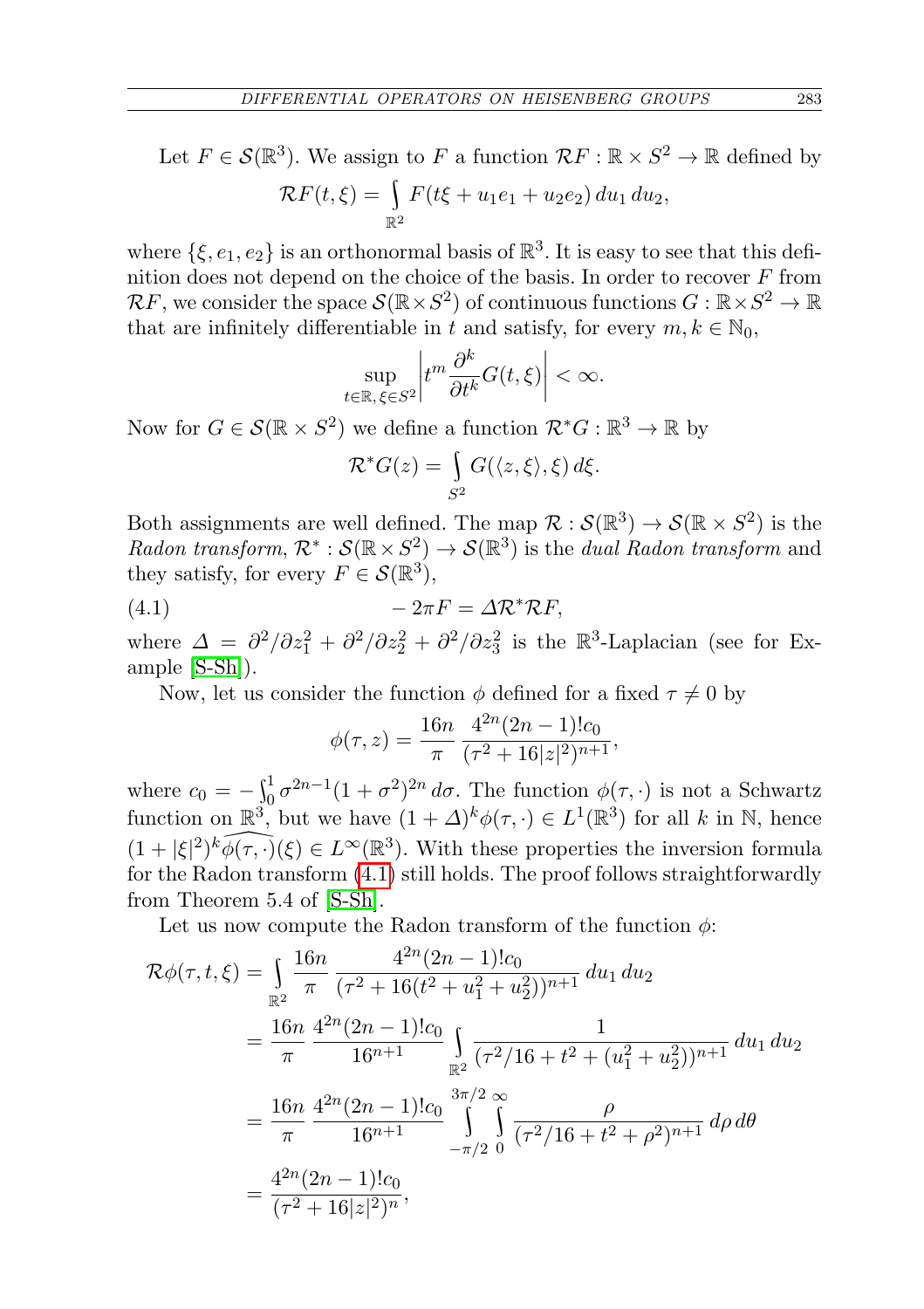where  $z = t \xi$ . Let

$$
\varphi(\tau,z) = \frac{4^{2n}(2n-1)!c_0}{(\tau^2 + 16|z|^2)^n}.
$$

Now from the expression of the fundamental solution of  $L$  in the classical case (see for example 4.3 of [\[G-S2\]](#page-25-3)) we know that

$$
\varphi(\tau, t\xi) = \sum_{k \ge 0} \frac{(-1)}{2k + 2n} \int_{-\infty}^{\infty} e^{i\lambda t} L_k^{2n-1} \left(\frac{\lambda}{2} |\tau|\right) e^{-\frac{\lambda}{4} |\tau|} |\lambda|^{2n-1} d\lambda.
$$

We observe that the operator  $L$  has a nontrivial kernel, and define, for  $f \in \mathcal{S}(N(p,q,\mathbb{H})),$ 

$$
\mathcal{P}f = \int_{\mathbb{R}^3} f * \varphi_{w,q-p} |w|^{2n} \, dw.
$$

Then  $L\mathcal{P}f=0$ .

To compute  $\Phi$  we express the integral in [\(1.6\)](#page-2-3) in polar coordinates:

$$
\langle \Phi, f \rangle = \sum_{k \in \mathbb{Z}, k \neq q-p} \int_{\mathbb{R}^3} \frac{1}{-|\lambda|(2k+2(p-q))} \langle \varphi_{w,k}, f \rangle |w|^{2n} dw
$$
  
= 
$$
\sum_{k \in \mathbb{Z}, k \neq q-p} \int_{S^2} \int_{S^2} \frac{1}{-|\lambda|(2k+2(p-q))} \langle \varphi_{\lambda \xi,k}, f \rangle |\lambda|^{2n+2} d\lambda d\xi.
$$

By the absolute convergence of [\(1.6\)](#page-2-3) we can interchange the summation with the integral over  $S^2$ . Since  $\Delta e^{i\lambda\langle\xi,z\rangle} = -|\lambda|^2 e^{i\lambda\langle\xi,z\rangle}$ , integrating by parts, we obtain

$$
\langle \Phi, f \rangle = \int_{S^2} \sum_{k \in \mathbb{Z}, k \neq q-p} \frac{(-1)}{(2k + 2(p-q))} \int_{0}^{\infty} \int_{N(p,q,\mathbb{H})} e^{i\lambda \langle \xi, z \rangle} \theta_{\lambda,k}(\alpha) f(\alpha, z) d\alpha dz
$$

$$
\times |\lambda|^{2n+1} d\lambda d\xi
$$

$$
= \int_{S^2} \sum_{k \in \mathbb{Z}, k \neq q-p} \frac{1}{(2k + 2(p-q))} \int_{0}^{\infty} \int_{N(p,q,\mathbb{H})} \Delta e^{i\lambda \langle \xi, z \rangle} \theta_{\lambda,k}(\alpha) f(\alpha, z) d\alpha dz
$$
  

$$
= \int_{S^2} \sum_{k \in \mathbb{Z}, k \neq q-p} \frac{1}{(2k + 2(p-q))} \int_{0}^{\infty} \langle \varphi_{\lambda\xi,k}, \Delta f \rangle |\lambda|^{2n-1} d\lambda d\xi.
$$

Next we break the summation range into three parts, for  $k \geq 2q$ ,  $k \leq -2p$ and  $-2p < k < 2q$ , to get the splitting  $\langle \Phi, f \rangle = \langle \Phi_1, f \rangle + \langle \Phi_2, f \rangle$ , and as in Section [3](#page-4-3) we change the summation index to make the series start from  $k = 0$ . Using the explicit definition of  $\varphi_{\lambda \xi, k}$  we can write

$$
\langle \Phi_1, f \rangle = \int_{S^2} \sum_{k \ge 0} \frac{1}{2k + 2n} \int_{0}^{\infty} \int_{\mathbb{R}^3} e^{i\lambda \langle \xi, z \rangle} \times \langle T_{\lambda, k + 2q} - T_{\lambda, -k - 2p}, N \Delta f(\cdot, z) \rangle \, dz \, |\lambda|^{2n - 1} \, d\lambda \, d\xi,
$$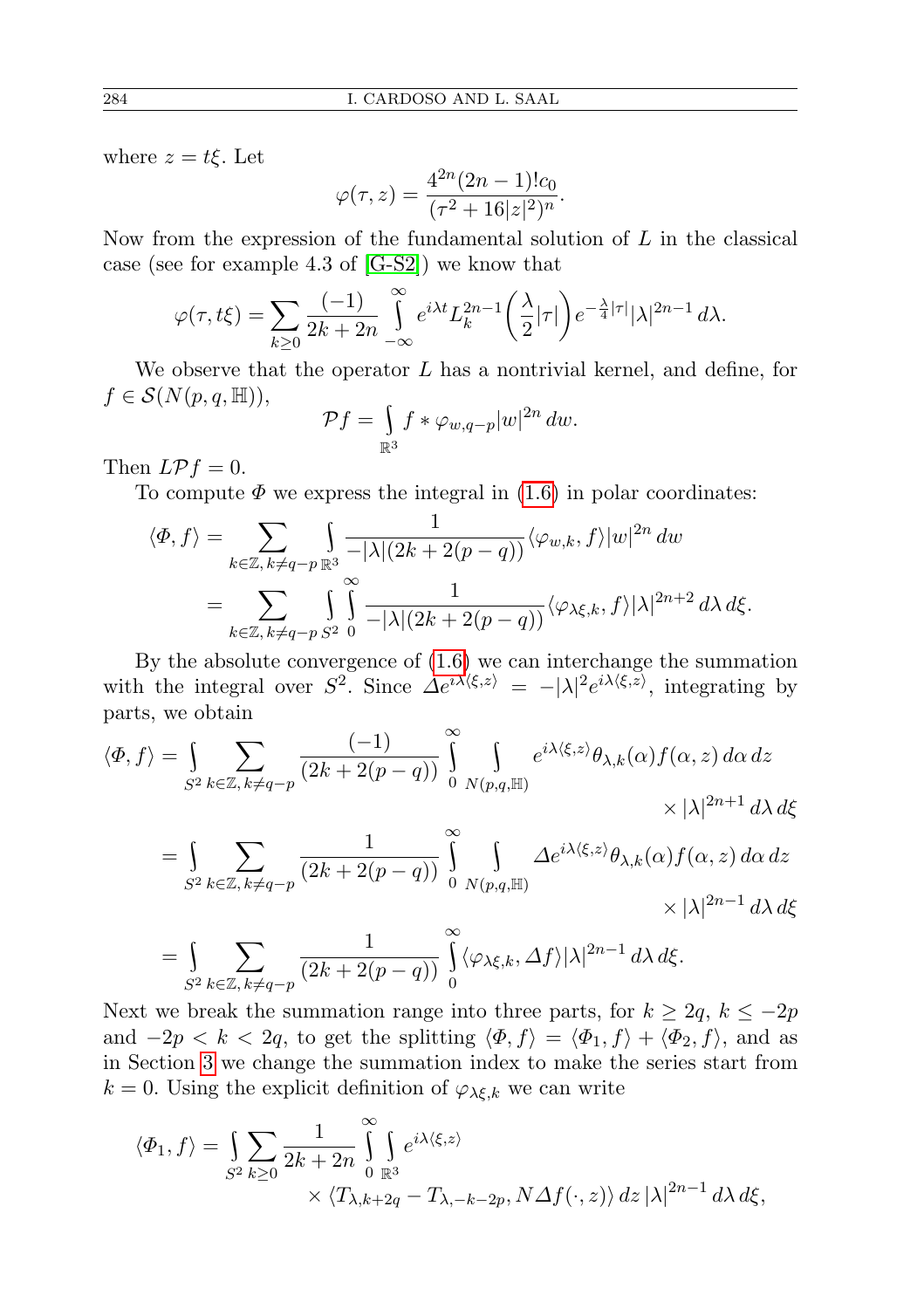where  $T_{\lambda,k} = F_{\lambda,k}$  is defined by equations [\(2.2\)](#page-4-1) and [\(2.3\)](#page-4-2). By performing similar computations to those in Section [3](#page-4-3) and introducing the function

$$
G_f(\tau, z) = Nf(\tau, z) - \sum_{j=0}^{2n-2} \frac{\partial^j Nf}{\partial \tau^j}(0, z) \frac{\tau^j}{j!},
$$

we obtain the splitting

$$
\langle \Phi_1, f \rangle = \langle \Phi_{11}, f \rangle + \langle \Phi_{12}, f \rangle,
$$

where

<span id="page-22-0"></span>(4.2) 
$$
\langle \Phi_{11}, f \rangle = \int_{S^2} \sum_{k \ge 0} \frac{(-1)}{2k + 2n} \int_{0}^{\infty} \int_{\mathbb{R}^3} \int_{-\infty}^{\infty} e^{i\lambda \langle \xi, z \rangle} \times \text{sgn}(\tau) L_k^{2n-1} \left( \frac{2}{\lambda} |\tau| \right) e^{-\lambda/4|\tau|} \Delta G_f(\tau, z) d\tau dz |\lambda|^{2n-1} d\lambda d\xi,
$$
  
(4.3) 
$$
\langle \Phi_{12}, f \rangle = 2 \int \sum \frac{1}{\lambda} \int_{-\infty}^{\infty} \int_{-\infty}^{\infty} e^{i\lambda \langle \xi, z \rangle} d\tau d\xi,
$$

$$
(4.3) \quad \langle \Phi_{12}, f \rangle = 2 \int_{S^2} \sum_{k \ge 0} \frac{1}{2k + 2n} \int_{0}^{\infty} \int_{\mathbb{R}^3} e^{i\lambda \langle \xi, z \rangle} \times \sum_{\substack{l=0 \ l \text{ odd}}}^{2n-2} \left(\frac{2}{\lambda}\right)^{l+1} (a_{k,l} + b_{k,l}) \langle \delta^{(l)}, \Delta N f(\cdot, z) \rangle \, dz \, |\lambda|^{2n-1} \, d\xi,
$$

and  $a_{kl}$ ,  $b_{kl}$  are the same constants defined in [\(3.7\)](#page-8-2) and [\(3.3\)](#page-7-1), respectively. Now we recall that

$$
\int_{S^2} \int_{0}^{\infty} e^{i\lambda\langle \xi, z \rangle} F(|\lambda|) d\lambda d\xi = \frac{1}{2} \int_{S^2 - \infty}^{\infty} e^{i\lambda\langle \xi, z \rangle} F(|\lambda|) d\lambda d\xi,
$$

and apply the dual Radon transform to [\(4.2\)](#page-22-0).

Observe now that

$$
\int_{-\infty}^{\infty} \int_{\mathbb{R}^3} \frac{\operatorname{sgn}(\tau) G_f(\tau,z)}{(1+16|z|^2)^{n+1}} dz d\tau
$$

converges, which can be seen by changing to polar coordinates in  $\mathbb{R}^3$  and arguing as in Lemma 2.2 of [\[G-S2\]](#page-25-3).

We finally get

$$
\langle \Phi_{11}, f \rangle = \frac{1}{2} \left\langle -2\pi \frac{16n}{\pi} \frac{4^{2n} (2n-1)! c_0}{(\tau^2 + 16|z|^2)^{n+1}}, \text{sgn}(\tau) G_f(\tau, z) \right\rangle
$$
  
=  $-4^{2n+2} n (2n-1)! c_0 \left\langle \frac{1}{(\tau^2 + 16|z|^2)^{n+1}}, \text{sgn}(\tau) G_f(\tau, z) \right\rangle.$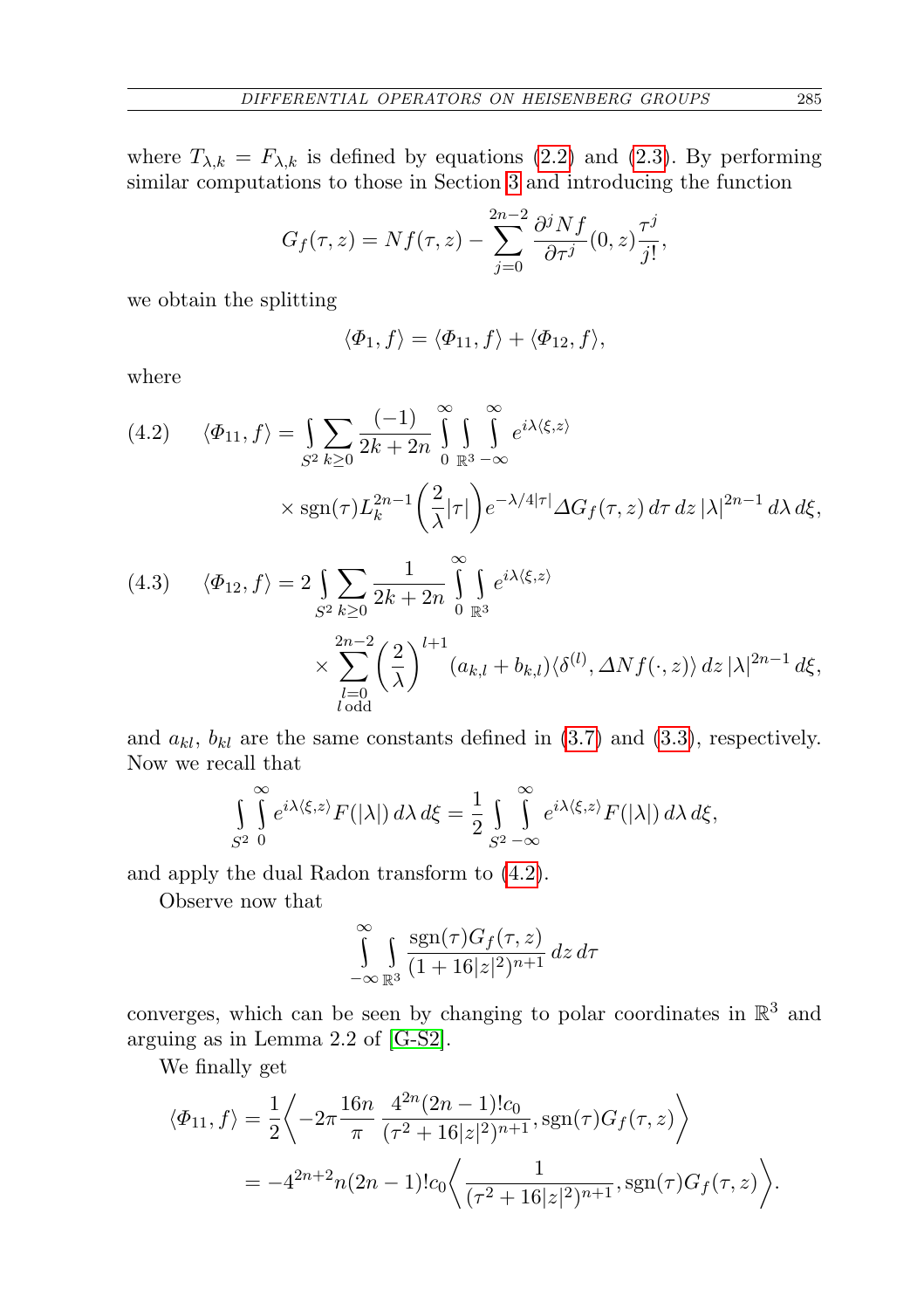We have thus proven that the expression defining  $\Phi_{11}$  is finite. Then the expression defining  $\Phi_{12}$  is also finite, and by Abel's Lemma we can write

$$
\langle \Phi_{12}, f \rangle = 2 \lim_{r \to 1^-} \lim_{\epsilon \to 0^+} \sum_{k \ge 0} \sum_{\substack{l=0 \ l \text{ odd}}}^{2n-2} 2^{l+1} (a_{k,l} + b_{k,l}) \frac{r^{2k+2n}}{2k+2n} d_{\epsilon,l,f},
$$

where

(4.4) 
$$
d_{\epsilon,l,f} = \int_{S^2} \int_{\mathbb{R}^3} e^{-\epsilon \lambda} e^{i\lambda \langle \xi, z \rangle} |\lambda|^{2n-l-2} \langle \delta^{(l)}, \Delta N f(\cdot, z) \rangle dz d\lambda d\xi.
$$

We need to compute  $\lim_{\epsilon \to 0^+} d_{\epsilon,l,f}$ . Observing that  $\Delta e^{i\lambda \langle \xi, z \rangle} = -|\lambda|^2 e^{i\lambda \langle \xi, z \rangle}$ , we have

$$
d_{\epsilon,l,f} = (-1)^{l+1} \int_{S^2}^{\infty} \int_{\mathbb{R}^3} e^{-\epsilon \lambda} e^{i\lambda \langle \xi, z \rangle} |\lambda|^{2n-l} \frac{\partial^l}{\partial \tau^l} Nf(0, z) dz d\lambda d\xi
$$
  
= 
$$
(-1)^{l+1} \int_{\mathbb{R}^3} \int_{\mathbb{R}^3} e^{-\epsilon |x|} |x|^{2n-l-2} e^{i \langle x, z \rangle} \frac{\partial^l}{\partial \tau^l} Nf(0, z) dz dx,
$$

where we have changed to cartesian coordinates in  $\mathbb{R}^3$ . To compute this integral let us observe that

$$
(-1)^{2n-l-2}e^{-\epsilon|x|}|x|^{2n-l-2} = \left(\frac{\partial^{2n-l-2}}{\partial \epsilon^{2n-l-2}}\right)^{\wedge} P_{\epsilon}(x),
$$

where  $P_{\epsilon}(x)$  is the Poisson kernel and  $\wedge$  denotes the Fourier transform. Let us write

$$
d_{\epsilon,l,f} = (-1)^l \iint\limits_{\mathbb{R}^3} \left( \frac{\partial^{2n-l-2}}{\partial \epsilon^{2n-l-2}} \right)^{\wedge} P_{\epsilon}(x) \left( \frac{\partial^l}{\partial \tau^l} Nf(0, \cdot) \right)^{\wedge}(x) dx
$$
  
= 
$$
(-1)^l \frac{\partial^{2n-l-2}}{\partial \epsilon^{2n-l-2}} (P_{\epsilon} * h)(0).
$$

Taking the limit as  $\epsilon \to 0^+$  we obtain

$$
\lim_{\epsilon \to 0^+} = (-1)(-\Delta)^{(2n-l-2)/2} \frac{\partial^l}{\partial \tau^l} N f(0,0),
$$

where  $(-\Delta)^{(2n-l-2)/2}$  is a fractional power of the Laplacian (see for example  $[S-Sh]$ , which is the operator defined for  $g \in \mathcal{S}(\mathbb{R}^3)$  by

$$
(-\varDelta)^{(2n-l-2)/2}g(x)=\int\limits_{\mathbb R^3}|\omega|^{2n-l-2}\widehat{g}(\omega)e^{i\langle\omega,z\rangle}\,d\omega.
$$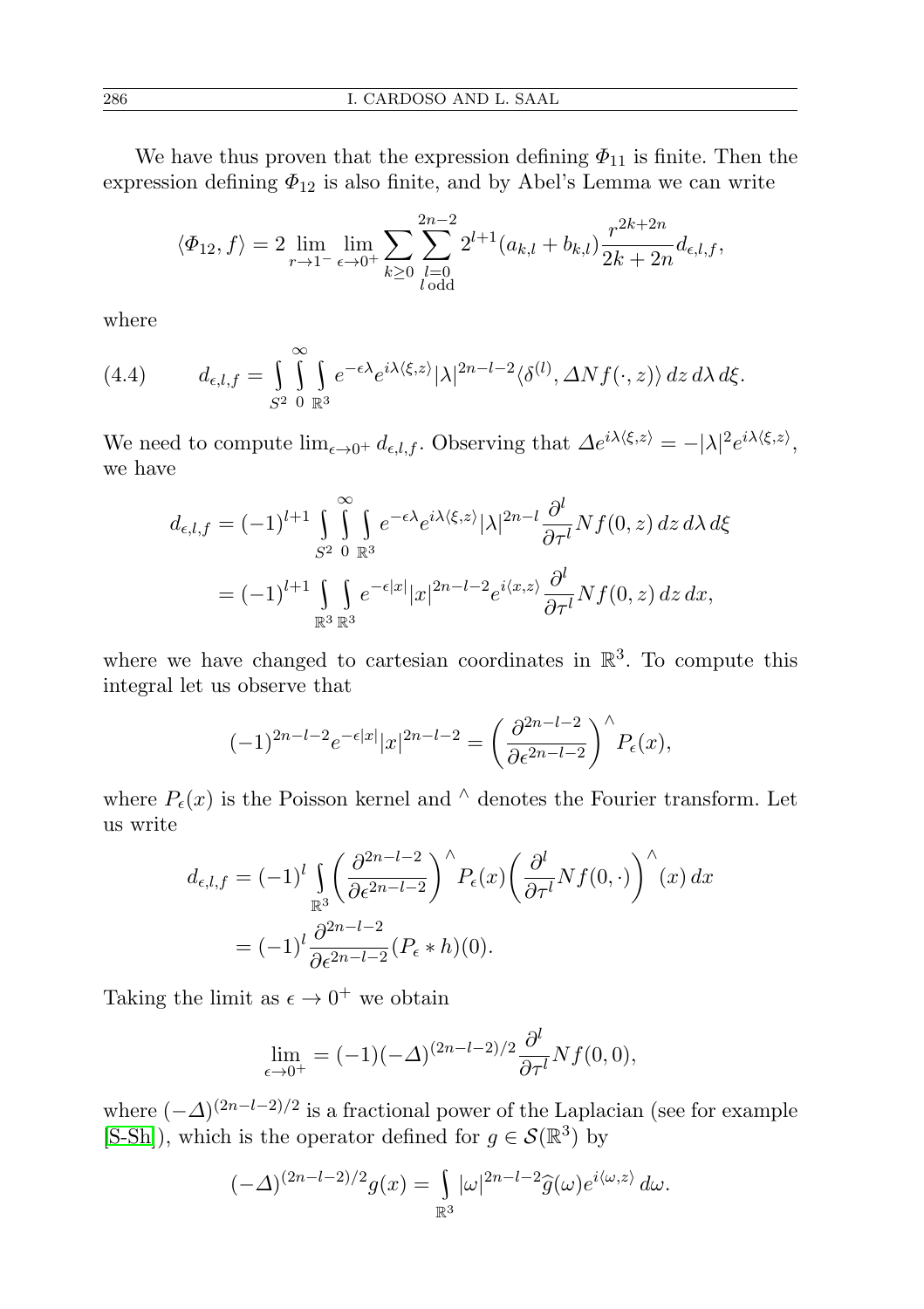By this computation together with Proposition 4.8 of [\[G-S2\]](#page-25-3) we write  $\langle \Phi_{12}, f \rangle$ 

$$
= \sum_{\substack{l=0 \ l \text{ odd}}}^{2n-2} \sum_{j=1}^{l+1} \frac{1}{2^{2n-2l-j-3}} c_j {2n-j-1 \choose l-j-1} (-1)(-\Delta)^{(2n-l-2)/2} \frac{\partial^l}{\partial \tau^l} Nf(0,0),
$$

where each  $c_i$  is the constant defined in Remark 4.7 of [\[G-S2\]](#page-25-3) as follows:

$$
c_j = \int_0^1 \frac{r^{j-1}}{(1+r^2)^j} dr.
$$

After performing the usual computations for  $\Phi_2$  we will have proved the main theorem of this section:

<span id="page-24-2"></span>THEOREM 4.1. Let  $c_0$  be the constant defined above. Then there exist constants  $c_l(k)$ ,  $l = 0, \ldots, 2n - 2$  and  $-2p < k < 2q$ , such that

$$
\langle \Phi, f \rangle = -4^{2n+2} n (2n-1)! c_0 \left\langle \frac{1}{(\tau^2 + 16|z|^2)^{n+1}}, \text{sgn}(\tau) G_f(\tau, z) \right\rangle
$$

$$
+ \sum_{\substack{-2p < k < 2q \\ k \neq q-p}} \sum_{l=0}^{2n-2} c_l(k) (-\Delta)^{(2n-l-2)/2} \frac{\partial^l}{\partial \tau^l} N f(0, 0).
$$

REMARK 4.2. Let N be a group of Heisenberg type and let  $\eta$  be its Lie algebra. So  $\eta = V \oplus \mathfrak{z}$ , with dim  $V = 2m$  and dim  $\mathfrak{z} = k$ . Let  $U(V)$  be the unitary group acting on V. Then it is known ([\[R\]](#page-25-7)) that  $(N \ltimes U(V), U(V))$ is a Gelfand pair. In  $[R]$  the spherical functions were computed. We fix an orthonormal basis of  $V$ ,  $\{X_1, \ldots, X_{2m}\}$ , and consider the operator

$$
L = \sum_{j=1}^{2m} X_j^2.
$$

With the same arguments as above, using the Radon transform in  $\mathbb{R}^k$  and the fundamental solution of L in the classical  $2m+1$ -dimensional Heisenberg group, we can recover the fundamental solution of  $L$  (see [\[K\]](#page-25-2), [\[R\]](#page-25-7)).

Acknowledgments. This research was partly supported by research grants from SCyT-UNR and Secyt-UNC, and a fellowship from CONICET.

## REFERENCES

- <span id="page-24-0"></span>[B-D-R] C. Benson, A. H. Dooley and G. Ratcliff, Fundamental solutions for powers of the Heisenberg sub-Laplacian, Illinois J. Math. 37 (1993), 455–476.
- <span id="page-24-1"></span>[\[D\]](http://dx.doi.org/10.1007/BF01160476) G. van Dijk, On a class of generalized Gelfand pairs, Math. Z. 193 (1986), 581–593.